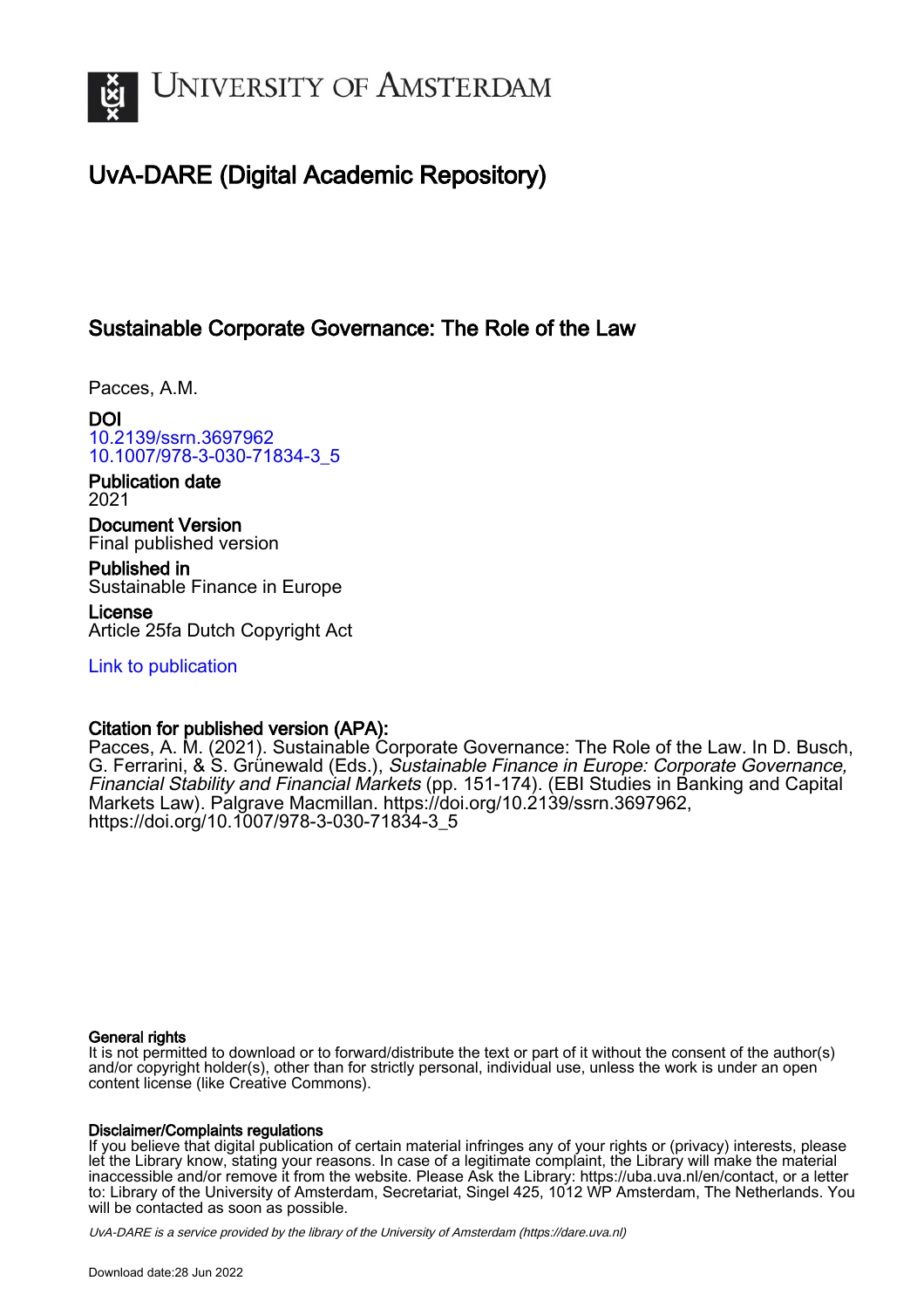151

# Sustainable Corporate Governance: The Role of the Law

## *Alessio M. Pacces*

## 5.1 Introduction

Sustainability is a buzzword and a policy goal. It synthesizes the aim to reduce the environmental and social imbalances of the world we live in, such as resource depletion, environment degradation, and inequality, among others. Traditionally, in economics, such imbalances have been characterized as negative externalities, namely the adverse impact of economic activities on the welfare of individuals and groups uninvolved in these activities. Regulation has policed these externalities by way of taxes or subsidies, regulations, and market-based instruments such as tradable pollution permits. The performance of these legal tools has been questioned on the grounds of their limited effectiveness. As a result, policymakers have switched gears and increasingly rely on financial markets From these activit<br>
taxes or subsidial<br>
taxes or subsidial<br>
able pollution<br>
questioned on 1<br>
cymakers have<br>
cymakers have<br>  $\overline{z}$ <br>  $\overline{z}$ <br>  $\overline{z}$ <br>  $\overline{z}$ <br>  $\overline{z}$ <br>  $\overline{z}$ <br>  $\overline{z}$ <br>  $\overline{z}$ <br>  $\overline{z}$ <br>  $\overline{z}$ 

A. M. Pacces  $(\boxtimes)$ Amsterdam Center for Law & Economics, University of Amsterdam, Amsterdam, The Netherlands e-mail: [a.m.pacces@uva.nl](mailto:a.m.pacces@uva.nl)

<sup>©</sup> The Author(s), under exclusive license to Springer Nature Switzerland AG 2021 D. Busch et al. (eds.), *Sustainable Finance in Europe*, EBI Studies in Banking and Capital Markets Law,

[https://doi.org/10.1007/978-3-030-71834-3\\_5](https://doi.org/10.1007/978-3-030-71834-3_5)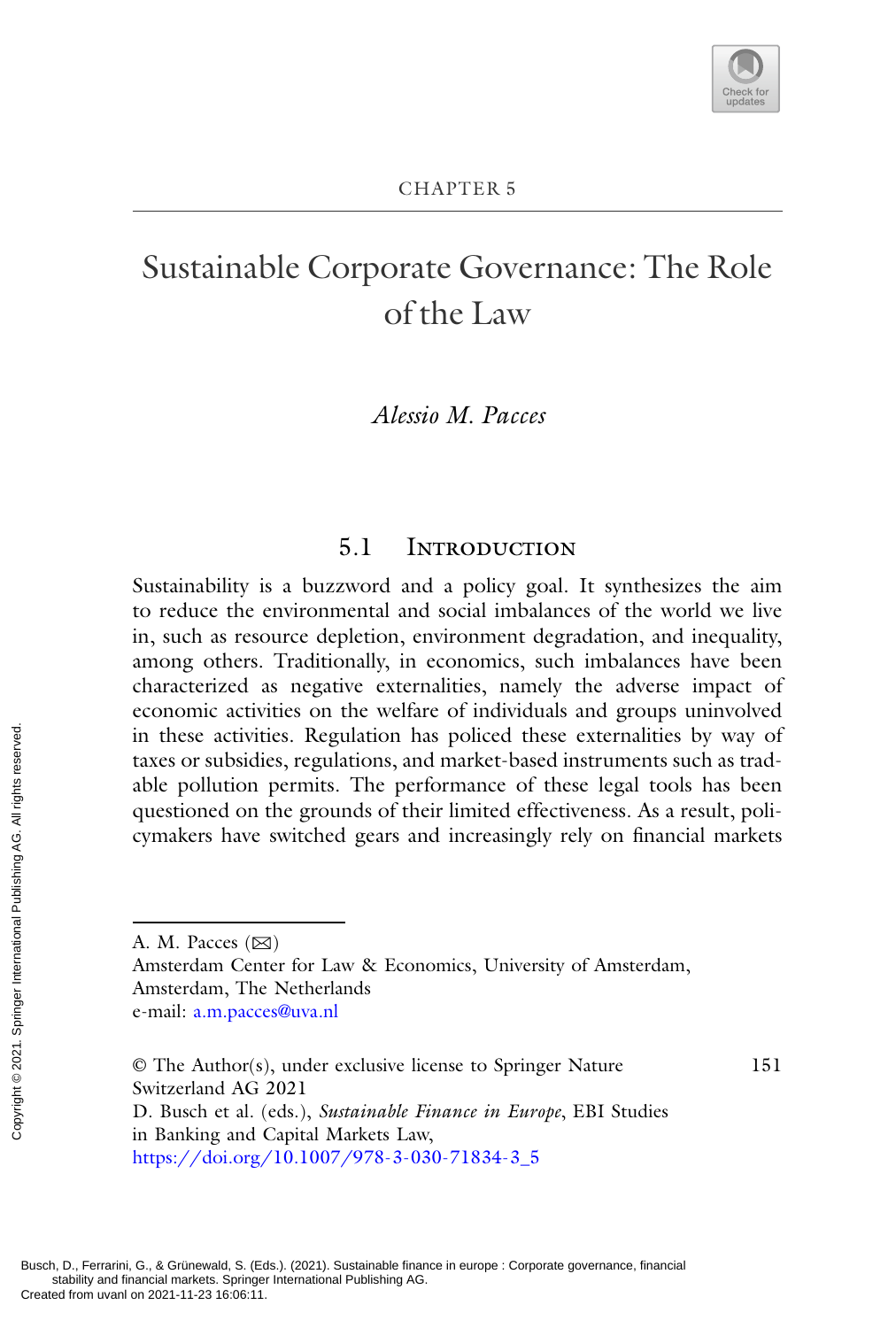to support the control of externalities. This strategy is called sustainable finance.<sup>1</sup>

One way to look at sustainable finance is through the lens of corporate governance. The intuition underlying sustainable finance is that individuals who care for sustainability prefer to invest in sustainable corporations, which results in a lower cost of capital for sustainable firms and, eventually, unsustainable firms exiting the market. In public corporations, the decision whether to invest in sustainability depends on corporate governance. Most individuals indirectly own shares in the largest corporations of the world as their personal or pension savings. However, they do not decide in which corporations to invest and how to vote on their shares. These are decisions that institutional investors, such as mutual funds and pension funds, make as agents holding shares on their beneficiaries' behalf. Institutional investors own  $41\%$  of public equity worldwide.<sup>2</sup> Their holdings are concentrated. $3$  Institutional investors often claim to care about the sustainability of portfolio companies.<sup>4</sup> Whether they actually do is debated. Empirical finance is trying to shed light on this complex issue. Corporate governance, however, also depends on corporate and financial law. For instance, institutional investors have legal duties towards their beneficiaries and legal rights towards portfolio companies. These rights and duties determine the corporate governance behaviour of institutional investors, and therefore also whether sustainable finance can work.

In this essay, I investigate the role that law potentially plays in supporting sustainable corporate governance. I ask the following question: Can legal tools support ultimate investors' choice as to sustainability by affecting their relationship with institutional investors? This essay will look at EU legislation, which has taken the lead in promoting sustainable

1European Commission (2018). *Action Plan: Financing Sustainable Growth*. COM(2018) 97 final.

 $3$  Gilson, R.J., & Gordon, J.N. (2013). "The Agency Costs of Agency Capitalism: Activist Investors and The Revaluation of Governance Rights". *Columbia Law Review*, 113(4), 863–927.

[4Fink, L. \(2020\). "Letter to CEOs", Blackrock:](https://www.blackrock.com/corporate/investor-relations/larry-fink-ceo-letter) https://www.blackrock.com/corpor ate/investor-relations/larry-fink-ceo-letter.

 $2$ At the end of 2017, there were approximately 41.000 listed companies in the world, worth some \$84 trillion in market value, roughly equivalent to the world's GDP. De La Cruz, A., Medina, A., & Tang, Y. (2019). *Owners of the World's Listed Companies*. Paris: OECD Capital Market Series. From UVA affecting the look at EU legi<br>
Look at EU legi<br>
look at EU legi<br>  $\frac{2}{\sqrt{3}}$ <br>  $\frac{1}{\sqrt{2}}$  Luropean Co<br>
COM(2018) 97 fii<br>  $\frac{2}{\sqrt{1}}$  At the end of<br>  $\frac{1}{\sqrt{10}}$ <br>  $\frac{2}{\sqrt{10}}$ <br>  $\frac{1}{\sqrt{10}}$ <br>  $\frac{1}{\sqrt{10}}$ <br>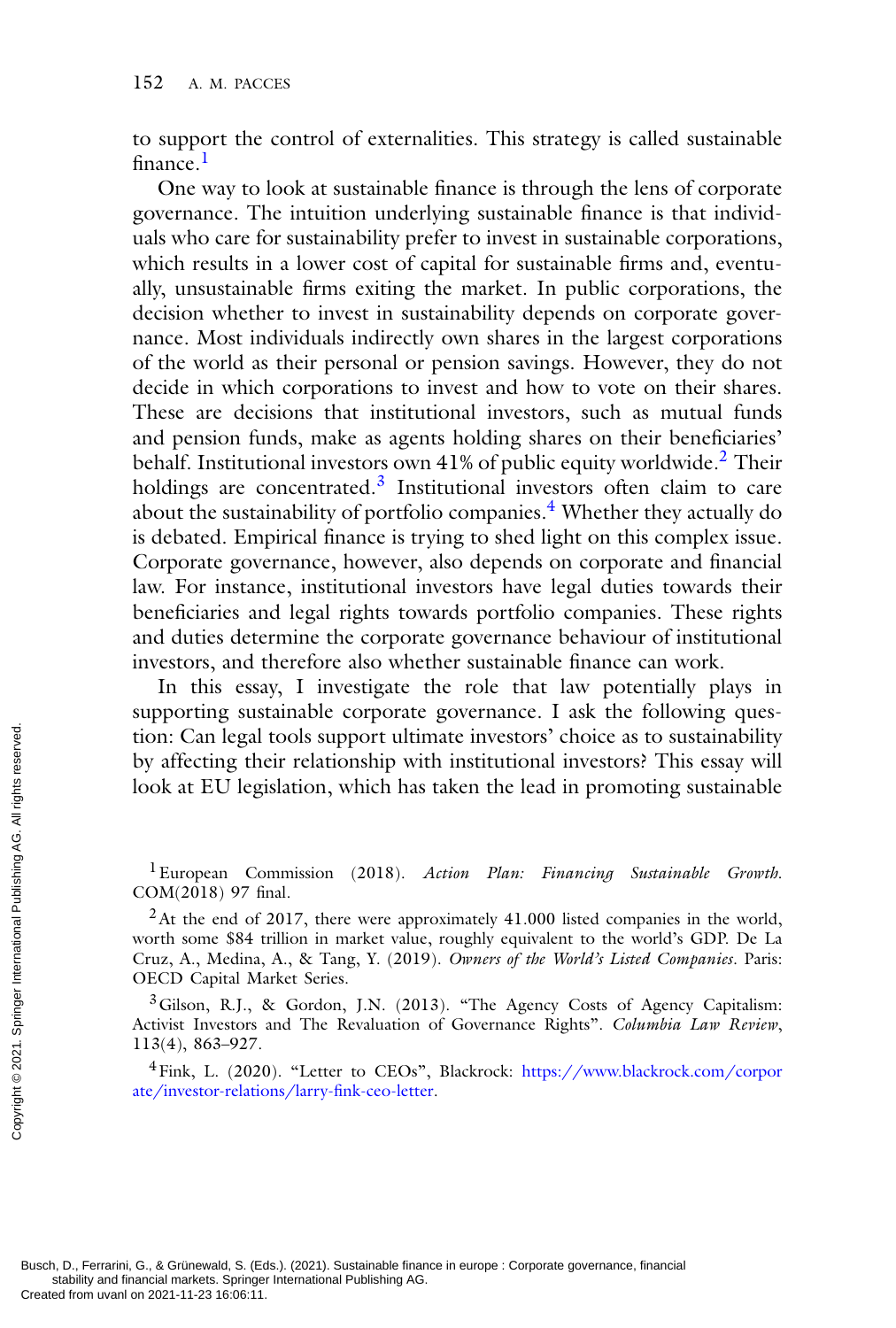finance.<sup>5</sup> In particular, this essay will discuss disclosure regulations, the transparency of institutional investors' voting and touch upon the debate on fiduciary duties and corporate purpose. Although these are widely debated topics, they haven't been consistently analysed in the perspective of ultimate investors' choice as it concerns sustainability.

In what follows, I will refer to ultimate investors as institutional investors' beneficiaries. Moreover, I will confine sustainability to the environmental dimension and specifically, climate change mitigation. The rest of this chapter is as follows. The next section frames sustainable corporate governance as an externalities problem death with—in a somewhat Coasian flavour—as investors choice rather than government intervention. Because beneficiaries hold stock indirectly, sustainable corporate governance is complicated by the agency problems of institutional investors and their business models, both of which are analysed in Sect. 5.3. Section 5.4 discusses how legal rules may foster the incorporation of beneficiaries' preferences into voting by institutional investors. Section 5.5 concludes.

#### 5.2 Framing Sustainable Corporate Governance

In economics, negative externalities have been regarded as a matter for corrective taxation, named Pigouvian taxation after Pigou.<sup>6</sup> Taxes, e.g. on CO2 are supposed to bridge the gap between the private and the social cost of using the environment. Alternatives include commandand-control regulation (e.g. setting maximum pollution standards) or "economic instruments" other than taxes, such as subsidies to "green" investment and tradable emission permits.7 These strategies reflect a *topdown* public intervention in markets producing negative externalities.<sup>8</sup> Particularly in the context of climate change, this approach has proven insufficient. The commitment by the signatories of the Paris Agreement Exercise the international on 2021-11-23 16:06:11.<br>
Busch, D., Ferrarini, G., & Grünewald, S. (Exercised from uvanl on 2021-11-23 16:06:11.<br>
Created from uvanl on 2021-11-23 16:06:11.<br>
Created from uvanl on 2021-11-23 16:

<sup>5</sup> See European Commission (2018). *Action Plan: Financing Sustainable Growth*. COM(2018) 97 final; and European Commission (2019). *The European Green Deal*. COM(2019) 640 final.

6Pigou, A. (1920). *The Economics of Welfare*. London: Macmillan.

7Ogus, A.I. (1994). *Regulation: Legal Form and Economic Theory*. Oxford University Press.

8Faure, M.G. (2012), "Environmental Regulation". In R.J. Van den Bergh & A.M. Pacces (eds.), *Regulation and Economics*, Encyclopedia of Law and Economics, 2nd edition, Cheltenham: Edward Elgar, 229–301.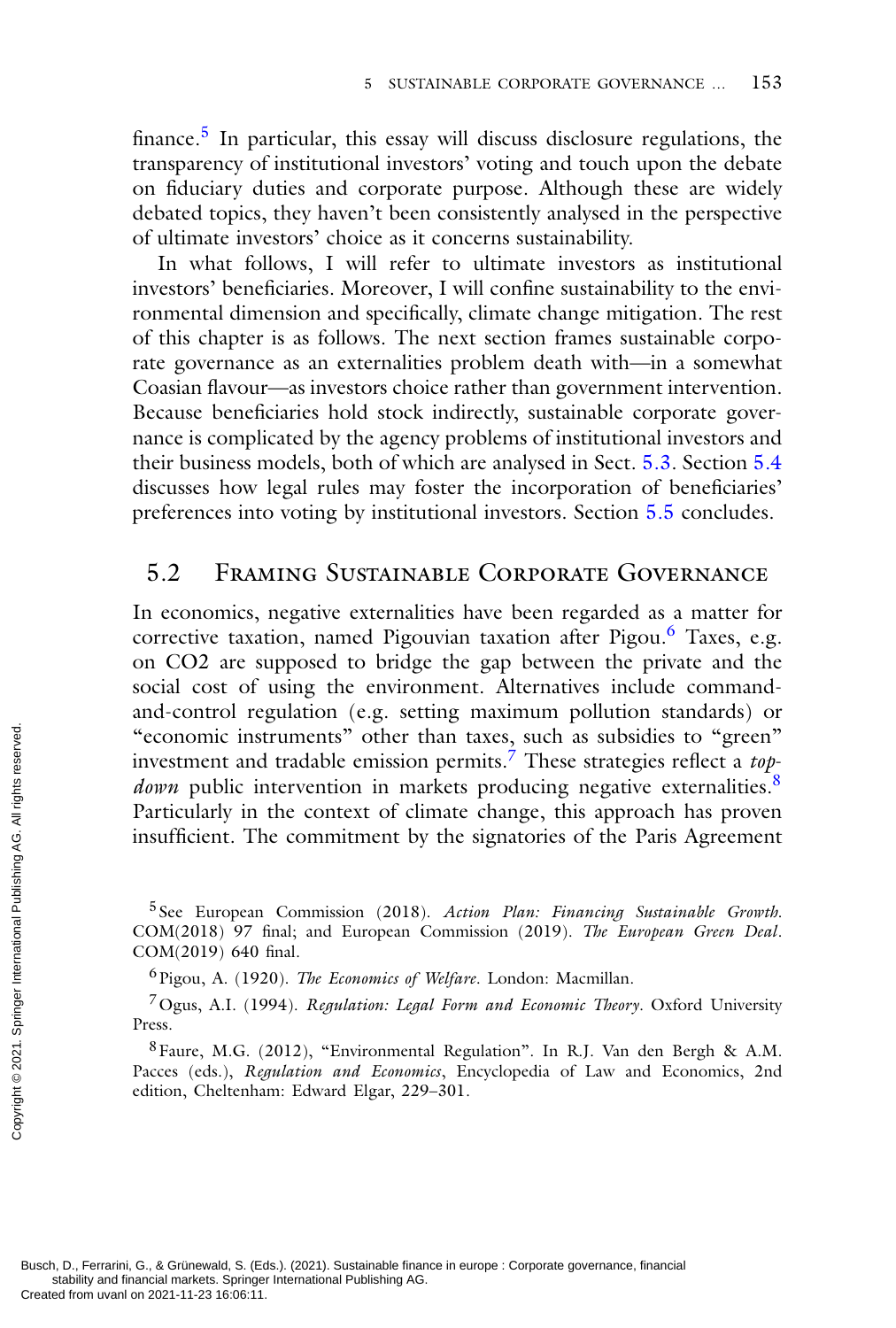2015 to keep global warming well below 2 degrees Celsius compared to pre-industrial level, along with the best-effort promise to further limit it to 1.5 degrees, seems to require additional *bottom*-*up* efforts from the private sector.<sup>9</sup>

The ability of governments to police environmental externalities is limited for several reasons.<sup>10</sup> First, large corporations can lobby to influence regulation and taxation considerably. A well-known limitation of emission standards and Pigouvian taxation is that the first is too lax and the second too low to effectively constrain environmental degradation.<sup>11</sup> Second, environmental externalities have an international dimension. While coordinating regulations is hard for states, regulatory arbitrage is easy for multinational corporations especially today, because competitive advantage is largely based on intangibles whereas production facilities (and the externalities thereof) can be relocated to more favourable jurisdictions.<sup>12</sup> Third, some governments may be less concerned with correcting externalities because the more environment-friendly citizens are underrepresented.<sup>13</sup>

In the spirit of Coase, $^{14}$  externalities can be tackled in a more decentralized fashion so long as transaction costs are comparatively lower than in the public policy setting. Publicly underrepresented consumers and investors may oppose externalities-generating companies privately, for instance through boycotts, selloffs and activism. Differently from regulation, such decentralized behaviours work across borders and are not susceptible to lobbying. These behaviours are borne out by the empirical

<sup>9</sup> In this essay, I take this policy goal as a given assuming it reflects the effort to maximize global social welfare. Andersson, M., Bolton, P., & Samama, F. (2016). "Governance and Climate Change: A Success Story in Mobilizing Investor Support for Corporate Responses to Climate Change". *Journal of Applied Corporate Finance*, 28(2), 29–33. Exerces on 2021-11-23 16:06:11.<br>
Separate and Climate<br>
Responses to Clim<br>  $10$  Tirole, J. (20)<br>  $11$  Gunningham,<br> *Environmental Pol*<br>  $12$  Kraakman, R.<br>  $H_{\text{opt}}$  K., Kanda, R.<br> *of Corporate Law:*<br>  $13$  Bénabou, R.,<br> *E* 

10Tirole, J. (2017). *Economics for the Common Good*. Princeton University Press.

11Gunningham, N., Grabosky, P., & Sinclair, D. (1998). *Smart Regulation: Designing Environmental Policy*. Oxford University Press.

<sup>12</sup> Kraakman, R., Armour, J., Davies, P., Enriques, L., Hansmann, H., Hertig, G., Hopt, K., Kanda, H., Pargendler, M., Ringe, W.G. and Rock, E. (2017). *The Anatomy of Corporate Law: A Comparative and Functional Approach*. Oxford University Press.

<sup>13</sup> Bénabou, R., & Tirole, J. (2010). "Individual and Corporate Social Responsibility". *Economica*, 77(305), 1–19.

14Coase, R.H. (1960). "The Problem of Social Cost". *Journal of Law and Economics*, 3, 1–44.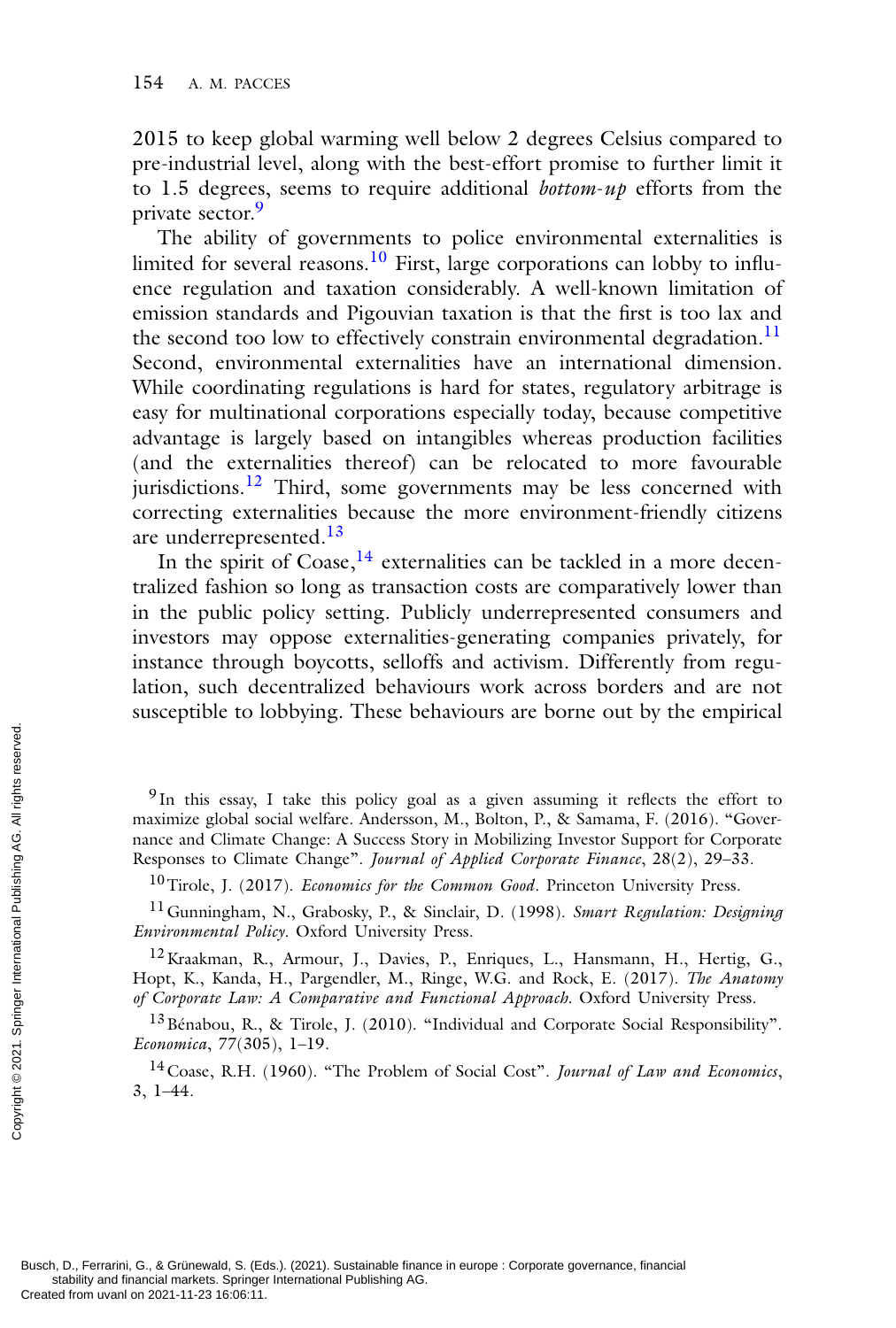evidence and seem to have an impact on corporate choice.<sup>15</sup> Intuitively, the challenge of this approach is coordination. Corporate governance may help to overcome this challenge to the extent that a company's decision-making reflects the preferences of investors. If the latter indeed prefer climate change mitigation, corporations will emit less greenhouse gas (GHGs) not because they are compelled to do so by regulation, or induced to do so by taxes, but because so they choose. This is the role of corporate governance in the broader context of sustainable finance.<sup>16</sup>

Whether sustainable corporate governance can actually reduce GHGs and mitigate climate change is unclear. The answer depends on the sustainability preferences of investors and whether they are reflected by corporate choice. Investors typically select investment based on the expected rate of return, along with other considerations such as risk and time preferences. If carbon-intensive investments are more profitable than "green" investments, it seems hard for profit-driven financial markets to support sustainability. This reflects the traditional view, in economics, that corporations should maximize profits leaving policing externalities to other institutions. Investors, however, particularly shareholders, may also base their investment choice on other, prosocial considerations. Following this intuition, Hart and Zingales have recently overturned the traditional economic approach on the grounds that, if externalities such as GHGs cannot be separated from the production process, it is more efficient for prosocial shareholders to make corporations reduce GHGs directly than rely on governments and other charitable institutions to police the externality.<sup>17</sup> The question remains how much profit shareholders are prepared to give up to pursue sustainability.

Bénabou and Tirole distinguish three theories of investor preferences towards Corporate Social Responsibility (CSR).<sup>18</sup> For the purpose of this

16European Commission (2018). *Action Plan: Financing Sustainable Growth*. COM(2018) 97 final.

 $^{17}$ Hart, O., & Zingales, L. (2017). "Companies Should Maximize Shareholder Welfare Not Market Value". *Journal of Law, Finance, and Accounting*, 2(2), 247–275.

<sup>18</sup> Bénabou, R., & Tirole, J. (2010). "Individual and Corporate Social Responsibility". *Economica*, 77(305), 1–19.

<sup>&</sup>lt;sup>15</sup> Gantchev, N., Giannetti, M., & Li, R. (2019). "Does Money Talk? Market Discipline Through Selloffs and Boycotts". European Corporate governance Institute [\(ECGI\)—Finance Working Paper No. 634/2019,](http://dx.doi.org/10.2139/ssrn.3409455) http://dx.doi.org/10.2139/ssrn.340 9455. Provided from uvanl on 2021-11-23 16:06:11.<br>
Busch, D., Ferrarini, G., & Grünewald, S. (Ecase)<br>
Created from uvanl on 2021-11-23 16:06:11.<br>
Created from uvanl on 2021-11-23 16:06:11.<br>
Created from uvanl on 2021-11-23 16:0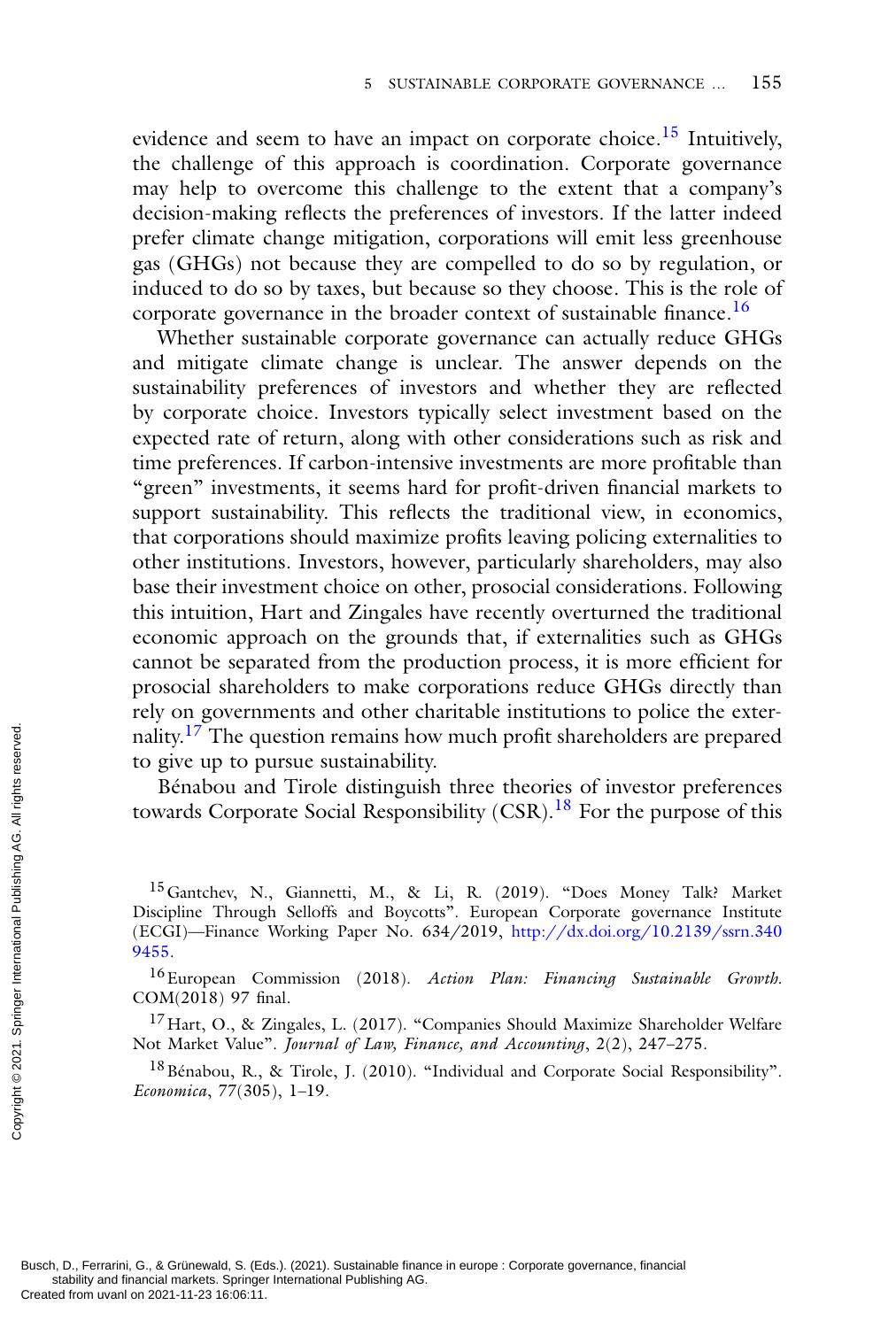chapter, I take a somewhat narrow view of CSR as a trade-off between profit, or financial returns, and the prosocial goal to reduce GHGs. On this perspective, different CSR theories can be framed as the opportunity cost of increasing levels of sustainability preferences. The three theories are: (a) "doing well by doing good"; (b) "delegated philanthropy"; and (c) "corporate philanthropy". I discuss them in turn.

"Doing well by doing good" is a short-termism theory. According to this theory, long-term investors *temporarily* accept lower returns on "green" investments to avoid future losses from climate change risk. This risk can be divided into three components. First, there is *physical* risk of natural disasters affecting supply, demand, or both. Second, there is the *technological* risk that products and processes will become obsolete undermining the value of the assets involved (stranded assets). Third, there is *regulatory* risk: regulation can prohibit carbon-intensive productions or make them uneconomical. Short-sighted financial markets fail to incorporate climate change risk into pricing as it is unclear how this risk will materialize and when. Doing-well-by-doing-good investors both avoid an intertemporal loss and reduce externalities.<sup>19</sup> Investors' concern for climate change risk is borne out by survey evidence.<sup>20</sup> Empirical evidence also supports the view that CSR correlates with higher firm performance in the long term, $21$  although this may rather reflect better corporate governance.<sup>22</sup>

A second CSR theory is "delegated philanthropy". According to this theory, investors *permanently* accept to earn less on "green" investments for ethical reasons, effectively requesting corporations to transfer resources to non-shareholder constituencies such as consumer and employees. In the context of climate change, these stakeholders Created from uvanl on 2021-11-23 16:06:11.<br>
Busch, D., Ferraini, G., & Grünewald, S. (Ecception 2021. Publishing Publishing Publishing Publishing Publishing Publishing Publishing Publishing Publishing Publishing Publishin

<sup>19</sup> Bénabou, R., & Tirole, J. (2010). "Individual and Corporate Social Responsibility". *Economica*, 77(305), 9.

<sup>20</sup> Ilhan, E. Krueger, P., Sautner, Z. & Starks, L.T. (2020). "Climate Risk Disclosure and Institutional Investors". European Corporate governance Institute (ECGI)—Finance Working Paper No. 661/2020, [http://dx.doi.org/10.2139/ssrn.3353239.](http://dx.doi.org/10.2139/ssrn.3353239)

21Verheyden, T., Eccles, R.G., & Feiner, A. (2016). "ESG for All? The Impact of ESG Screening on Return, Risk, and Diversification". *Journal of Applied Corporate Finance*, 28(2), 47–55.

22Ferrell, A., Liang, H., & Renneboog, L. (2016). "Socially Responsible Firms." *Journal of Financial Economics*, 122(3), 585–606.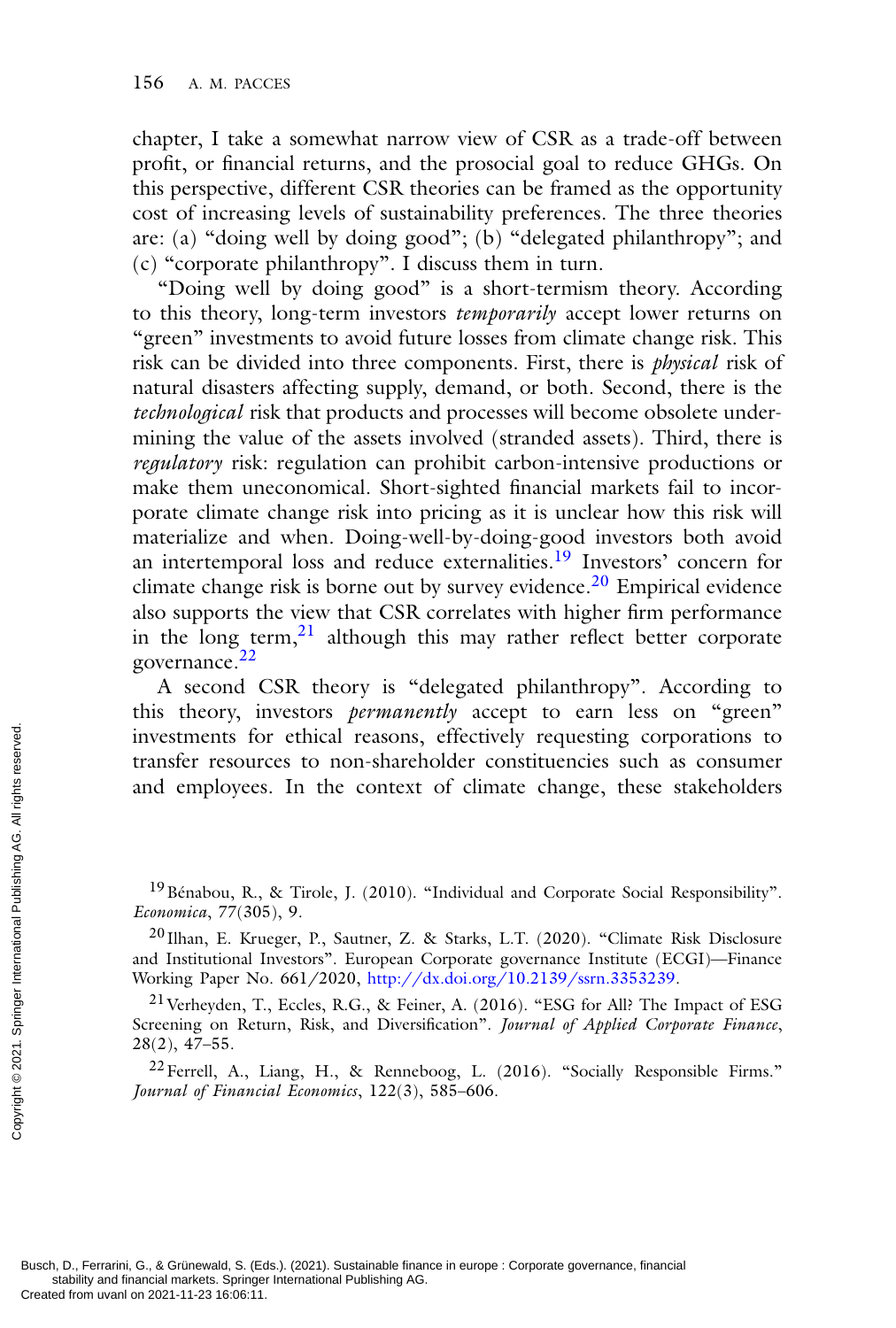include future generations. Transfers to future generations are complicated by the choice of the appropriate rate of discount. According to Weisbach & Sunstein, cost and benefits of future generations should be discounted, but at a very low rate because the distant future is uncertain and uncertainty magnifies the impact of lower rates. $23$  Environmentfriendly projects with a positive intertemporal balance increase welfare, even though they decrease shareholder wealth. In a similar vein, Hart and Zingales have argued that shareholders should be allowed to maximize welfare instead of wealth.<sup>24</sup> But why should shareholder delegate philanthropy to the corporation rather than donating themselves? The reason is transaction  $cost.^{25}$  Undoing externalities is costlier than preventing them, whereas corporations may enjoy transaction cost savings in transferring resources to current and future stakeholders. From this perspective, corporations are regarded as substitute for governments and other collective institutions: shareholders who want to police climate change may do so by corporate voting instead of political voting.

The third theory is "corporate philanthropy". According to this theory, corporations should pursue ethical goals *at any cost*, even though a majority of investors do not want it. This theory is akin to the stakeholder theory of corporate governance, according to which the corporation must balance the interest of all its stakeholders.<sup>26</sup> This approach has been popular among European legal scholars, $27$  particularly in jurisdictions featuring multiple stakeholders in the corporate purpose. Albeit with exceptions,<sup>28</sup> economists have been more sceptical. Milton Friedman

 $23$ Weisbach, D., & Sunstein, C.R. (2009). "Climate Change and Discounting the Future: Guide for the Perplexed". *Yale Law & Policy Review*, 27(2), 433–458.

 $^{24}$ Hart, O., & Zingales, L. (2017). "Companies Should Maximize Shareholder Welfare Not Market Value". *Journal of Law, Finance, and Accounting*, 2(2), 247–275.

25Bénabou, R., & Tirole, J. (2010). "Individual and Corporate Social Responsibility". *Economica*, 77(305), 10

26Blair, M., & Stout, L. (1999). "A Team Production Theory of Corporate Law". *Virginia Law Review*, 85(2), 247–328.

 $^{27}$ E.g. Sjåfjell, B. (2017). "Achieving Corporate Sustainability: What Is the Role of the Shareholder?". In H. Birkmose (ed.), *Shareholders' Duties in Europe*. Alphen aan den Rijn: Kluwer Law International; Winter, J. (2018). "A Behavioral Perspective on Corporate Law and Corporate governance". In J.N. Gordon and W.-G. Ringe (eds.), *The Oxford Handbook of Corporate Law and Governance*, Oxford University Press, 159–183. Created from uvanl on 2021-11-23 16:06:11.<br>
Busch, D. Future: Guide for<br>  $2^4$  Hart, O., & Z<br>
Not Market Value'<br>  $2^5$  Bénabou, R.,<br>  $Economica$ ,  $77(305$ <br>  $2^6$  Blair, M., &<br>  $Virginia Law Review 27$ <br>  $2^7$  E.g. Sjåfjell, 1<br>
the Sharehold

28Mayer, C. (2018). *Prosperity: Better Business Makes the Greater Good*. Oxford University Press.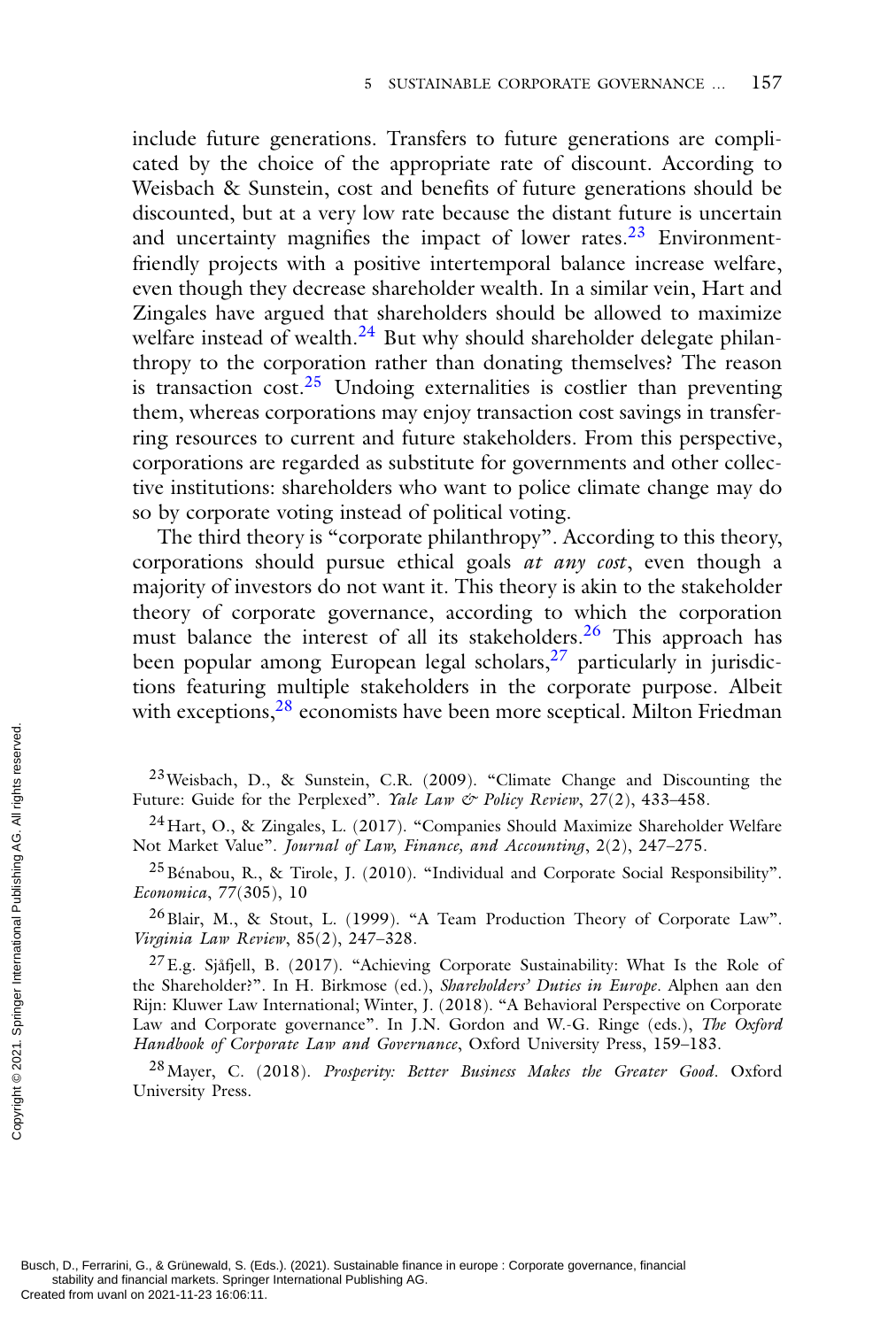famously argued against corporations doing philanthropy with other people's money.<sup>29</sup> As there is no objective criterion to balance different stakeholder interests, corporate philanthropy must give management full discretion over the firm resources. This approach discourages investment as it disenfranchises shareholders, increasing agency cost.<sup>30</sup> The debate on the corporate purpose has recently gained popularity in the U.S. too, with many scholars<sup>31</sup> finding that a commitment to pursuing multiple stakeholder interests would be unenforceable under U.S. state laws. Moreover, shareholders, who retain the exclusive right to vote, would always be in the position to overturn such a commitment.<sup>32</sup>

In practice, CSR often reflects a mixture of the three theories, which makes them hard to test empirically. Consider a company switching to carbon-free equipment, which is so popular these days. This may reflect climate change risk management (theory 1). It may also reflect a genuine shareholder concern for the environment and future generations (theory 2). Finally, it may reflect a management preference for the environment or, more cynically, for the equipment's producer (theory 3). The first two theories are compatible with a notion of corporate governance geared towards shareholder preferences. The third is not. Having framed sustainable corporate governance as investor choice, I focus on the first two theories and discuss below how they reflect on investor behaviour in theory.

Doing-well-by-doing-good investors are mindful about financial returns. As they believe that the market is under-pricing climate risk in the short term, such investors naturally seek to avoid high-GHG companies and rather invest in companies with low GHG emissions, whether direct (Scope 1) or indirect (Scope 2 and Scope 3).<sup>33</sup> These portfolio

 $32$  Rock, E.B. (2020). "For Whom Is the Corporation Managed in 2020?: The Debate over Corporate Purpose". European Corporate Governance Institute—Law Working Paper No. 515/2020, [http://dx.doi.org/10.2139/ssrn.3589951.](http://dx.doi.org/10.2139/ssrn.3589951)

<sup>33</sup> See the Greenhouse gas Protocol, [https://ghgprotocol.org/guidance.](https://ghgprotocol.org/guidance)

 $^{29}$  Friedman, M. (1970). "The Social Responsibility of Business Is to Increase Its Profits". *New York Times Magazine*, September 13.

<sup>&</sup>lt;sup>30</sup> Jensen, M.C. (2002). "Value Maximization, Stakeholder Theory, and The Corporate Objective Function". *Business Ethics Quarterly*, 235–256.

<sup>&</sup>lt;sup>31</sup> Fisch, J.E. (2020). "The Uncertain Stewardship Potential of Index Funds". European Corporate governance Institute (ECGI)—Law Working Paper No. 490/2020, http://dx. [doi.org/10.2139/ssrn.3525355; Gilson, R. \(2019\). "Legal and Political Challenges to](http://dx.doi.org/10.2139/ssrn.3525355) Corporate Purpose". *Journal of Applied Corporate Finance*, 31(3), 18–21. The short term,<br>
nies and rather<br>
direct (Scope 1<br>
direct (Scope 1<br>
<sup>29</sup> Friedman, M.<br>
Profits". *New York*<br>
<sup>30</sup> Jensen, M.C.<br>
<sup>31</sup> Fisch, J.E. (20<br>
Corporate powernational Purpose<br>
Corporate Purpose<br>  $\frac{32 \text{ Rock}}{32 \text{ Rock}}$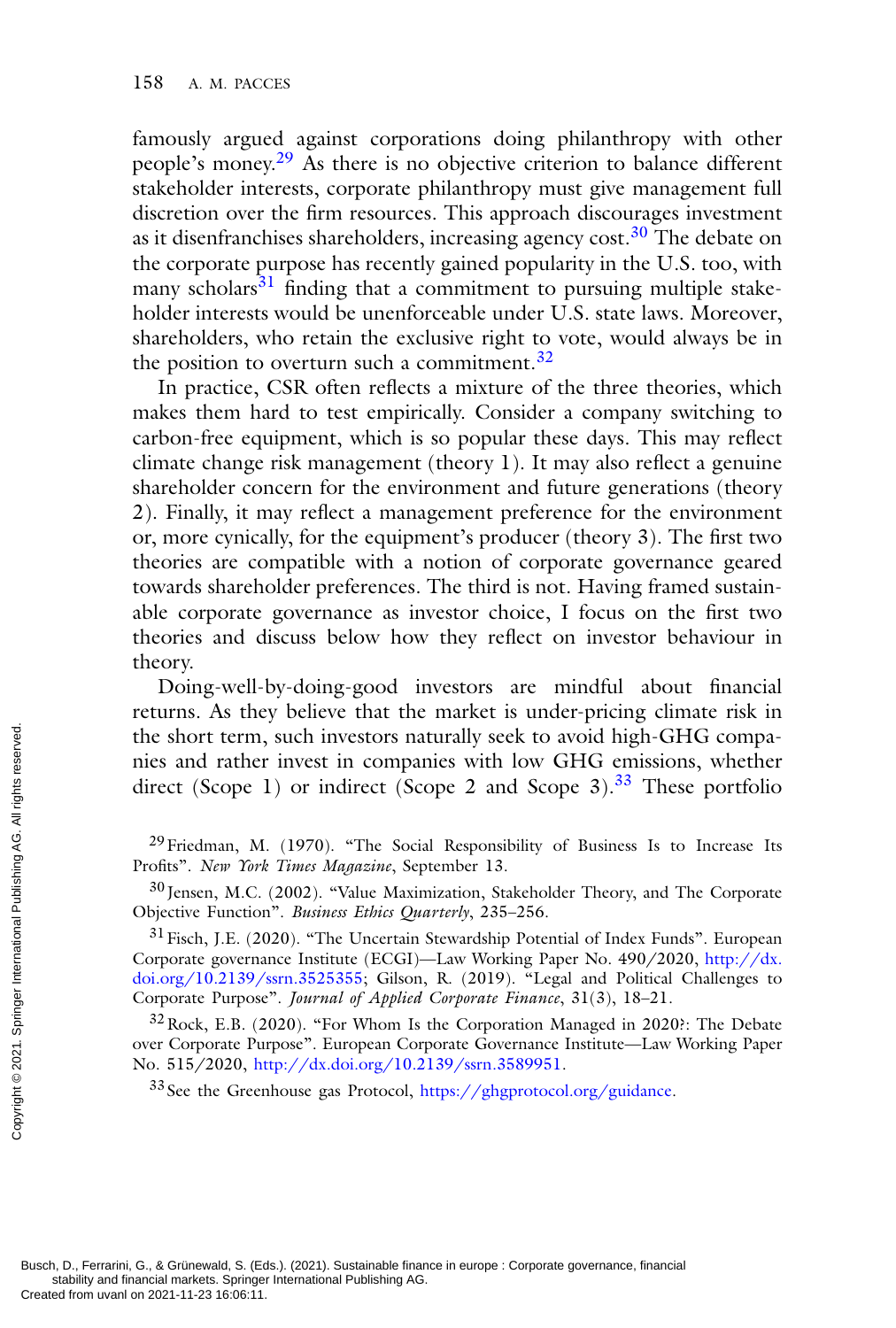choices imply a mix of negative and positive screening of the stock market. Climate-risk minded investors may also choose to steer the management of portfolio companies towards GHGs reduction. However, engagement in corporate governance reflects a longer-term commitment towards portfolio companies, which is more compatible with delegated philanthropy. As explained by Hirschman,  $34$  the exercise of voice within an organization implies a commitment not to exit. Investors who want to reduce externalities, also for the benefit of future generations, are committed to voice—i.e. influencing decision-making in corporations that would otherwise degrade the environment. Investors that only aim to manage climate change risk benefit more from exit, in principle, at least until the moment in which negative screening undermines risk diversification.<sup>35</sup>

This breakdown neglects a crucial aspect of modern investing, namely institutional ownership. Institutional investors own the bulk of public equity worldwide. They hold and vote their shares according to a business model, which does not necessarily align with the preferences of their beneficiaries. For example, index funds cannot really choose which companies to invest in even though their beneficiaries may have strong views on that. Some fund managers do not have the resources to engage with individual companies, regardless of what beneficiaries expect. And yet, empirical evidence that beneficiaries want institutional investors to invest in sustainable corporations is mounting. Two recent studies reveal that the introduction of sustainability labels—such as the Morningstar "5 Globes" Rating and the Low Carbon Designation—significantly affected the inflows into U.S. mutual funds.36 Both studies find that investor

34Hirschman, A.O. (1970). *Exit, Voice and Loyalty*. Cambridge, MA: Harvard University Press.

<sup>35</sup> Recent research suggests that this moment may have already arrived. See Ceccarelli, M., Ramelli, S., & Wagner, A.F. (2020). "Low-Carbon Mutual Funds". European Corpo[rate governance Institute \(ECGI\)—Finance Working Paper No. 659/2020,](http://dx.doi.org/10.2139/ssrn.3353239) http://dx. doi.org/10.2139/ssrn.3353239 (finding that climate-responsible funds experience higher idiosyncratic risk) and Hoepner, A.G., Oikonomou, I., Sautner, Z., Starks, L.T., & Zhou, X. (2020). "ESG Shareholder Engagement and Downside Risk". European Corpo[rate governance Institute \(ECGI\)—Finance Working Paper No. 671/2020,](http://dx.doi.org/10.2139/ssrn.2874252) http:// dx.doi.org/10.2139/ssrn.2874252 (finding that shareholder engagement with portfolio companies reduces downside risk). The inflows int<br>
Segment on 24 Hirschman, 1<br>
University Press.<br>  $35$  Recent researc<br>  $M$ , Ramelli, S., &<br>
rate governance II<br>
doi.org/10.2139/<br>
idiosyncratic risk)<br>
Zhou, X. (2020).<br>
rate governance I<br>
dx.doi.org/10.213<br>

<sup>36</sup> See, respectively, Hartzmark, S.M., & Sussman, A.B. (2019). "Do Investors Value Sustainability? A Natural Experiment Examining Ranking and Fund Flows". *Journal of Finance*, 74(6), 2789–2837; and Ceccarelli, M., Ramelli, S., & Wagner, A.F. (2020).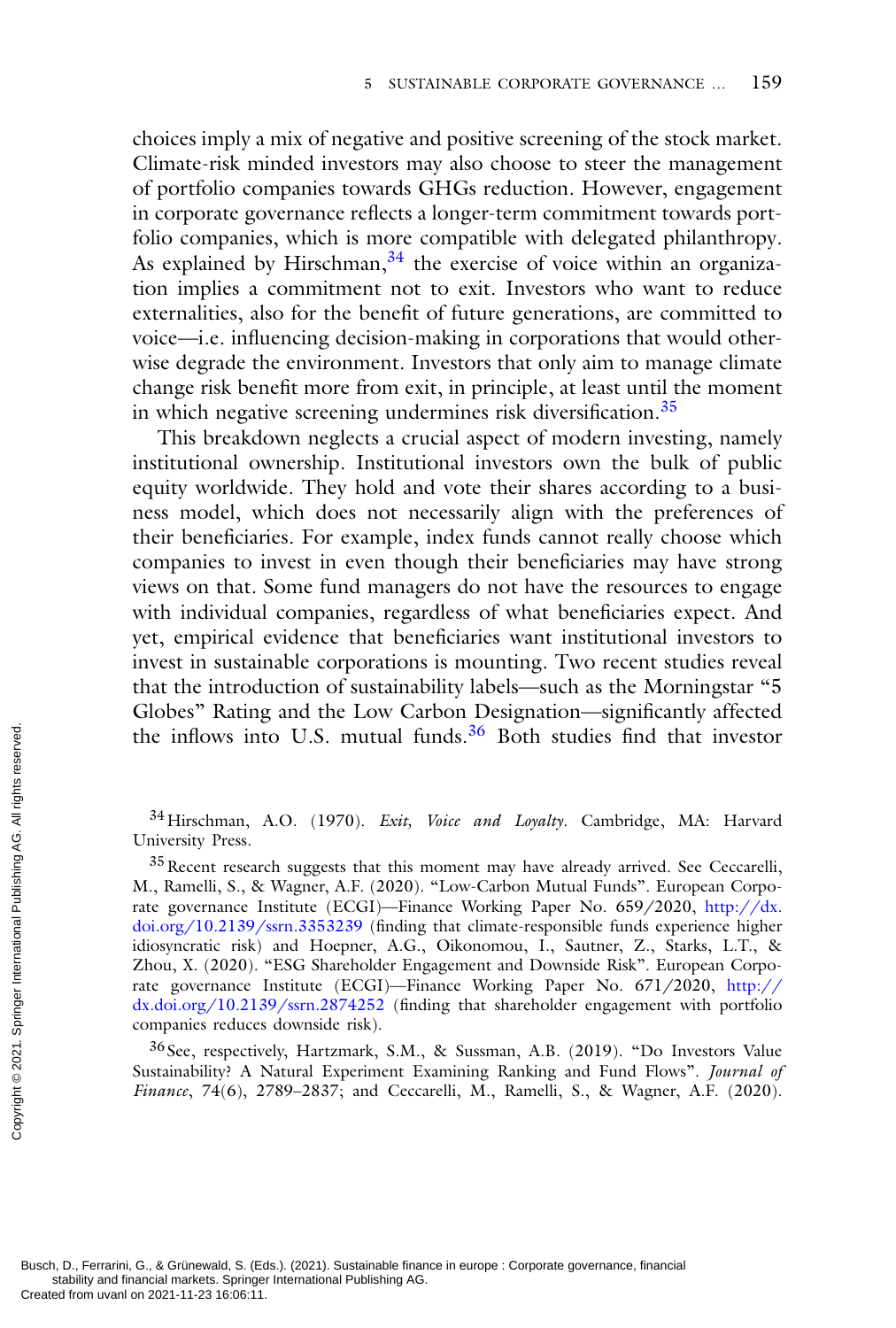demand for more sustainable funds is motivated by non-pecuniary goals, as investors give up substantial returns to pursue sustainability.

This evidence on U.S. mutual fund beneficiaries is consistent with delegated philanthropy. However, the presence of institutional investors brings in two fundamental questions for sustainable corporate governance. First, are the incentives of institutional investors aligned with the preferences of their beneficiaries? Second, can institutional investors better influence corporate choice by way of exit, voice, or both? Answering these questions is crucial to determine whether externalities such as climate change can be controlled by corporate governance rather than government regulation.

## 5.3 Questions and Challenges

Whether delegated philanthropy is what investors want *in general* is hard to say. Even if that was the case, sustainable finance could only succeed in reducing GHGs if investor preferences translated into sustainable corporate choices. This depends on the ability of investors, qua shareholders, to influence decision-making in public corporations. In the most developed financial markets worldwide, however, individual shareholding is a phenomenon of the past. Today, individuals mainly invest in public companies indirectly, as beneficiaries of institutional investors such as mutual funds and pension funds.<sup>37</sup> Institutional investors are supposed to act on behalf of their beneficiaries when they decide in which companies to invest and how to vote their shares therein. This circumstance provides both an opportunity and a challenge for sustainable finance.

It is an opportunity because institutional ownership of public companies is *big* and *global*. According to a 2017 research, 100 corporations worldwide are responsible for 71% of global GHG emissions; almost

"Low-Carbon Mutual Funds". European Corporate Governance Institute (ECGI)— Finance Working Paper No. 659/2020, [http://dx.doi.org/10.2139/ssrn.3353239.](http://dx.doi.org/10.2139/ssrn.3353239)

37De La Cruz, A., Medina, A., & Tang, Y. (2019). *Owners of the World's Listed Companies*. Paris: OECD Capital Market Series. Notable exceptions include controlling shareholders and state ownership, both of which are prominent worldwide. These are large investors who are sufficiently powerful to foster prosocial goals, if they so wish. The created from uvanl on 2021-11-23 16:06:11.<br>
Busch, D., Ferrarini, G., & Grünewald, S. (Ecreated from uvanl on 2021-11-23 16:06:11.<br>
Created from uvanl on 2021-11-23 16:06:11.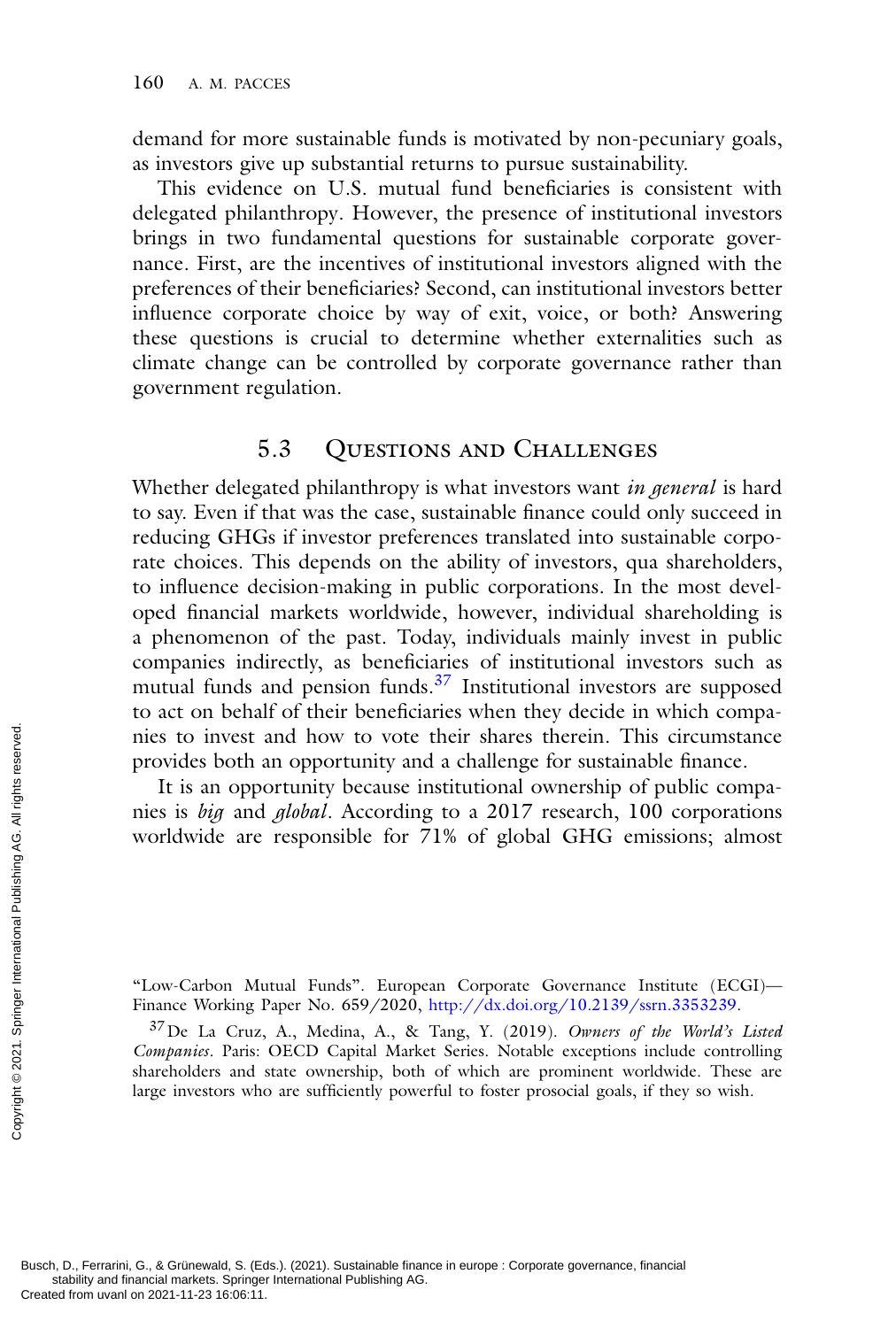one-third of these companies are publicly held.38 In 2017, institutional investors owned collectively 41% of the world stock market capitalization, namely almost \$35 trillion.<sup>39</sup> This is big and, given the role of publicly held companies in GHGs, potentially impactful. Moreover, differently from governments, institutional investors can influence corporations across borders because their holdings are diversified internationally. Finally, and most importantly, institutional investors have a crucial advantage over individual investors: their holdings in individual companies are concentrated.

Shareholders of public companies used to be too small and dispersed to matter.<sup>40</sup> But more recently, the rise of defined-contribution retirement plans and the awareness of the benefits of portfolio diversification have made institutional investors prominent vehicles for private savings. As a result, ownership of publicly held companies has become concentrated. $41$  In the U.S. and the UK, the 20 largest investors own a majority of the capital of a typical company. In most of continental Europe, where controlling shareholders are still relatively frequent, they control 15% or more of the votes, on average.<sup>42</sup> Such investors can exercise a considerable influence on their portfolio companies. This observation does not only apply to the largest, U.S.-based, institutional investors, such as Blackrock, Vanguard, and State Street (known as the "Big Three"). EU-based institutional investors, which are the second-largest institutional owners in the world—and, as I will discuss shortly, are subject to a different regulation as it relates to sustainability—are also potentially influential in all the countries in which institutional ownership is large. Institutional investors

<sup>38</sup> https://www.cdp.net/en/articles/media/new-report-shows-just-100-companies-are-

40Berle, A. & Means, G. (1932). *The Modern Corporation and Private Property*. New York: Macmillan.

<sup>41</sup>Gilson, R.J., & Gordon, J.N. (2013). "The Agency Costs of Agency Capitalism: Activist Investors and The Revaluation of Governance Rights". *Columbia Law Review*, 113(4), 863–927.

 $42$ The 20 largest institutional investors own 25% or more, on average, in Canada, the Netherlands, Poland, South Africa, Finland, Japan, Sweden and Norway. De La Cruz, A., Medina, A., & Tang, Y. (2019). *Owners of the World's Listed Companies*. Paris: OECD Capital Market Series. Countries in wh<br>
se international on 2021-11-23 16:06:11.<br>
source-of-over-70-companies and 9%<br>
39 De La Cruz,<br> *Companies*. Paris:<br>
40 Berle, A. & N<br>
York: Macmillan.<br>
<sup>41</sup> Gilson, R.J.,<br>
Activist Investors :<br>
113(4), 863

[source-of-over-70-of-emissions. 59% of the top-100 GHGs producers are state-owned](https://www.cdp.net/en/articles/media/new-report-shows-just-100-companies-are-source-of-over-70-of-emissions) companies and 9% are private companies.

<sup>39</sup>De La Cruz, A., Medina, A., & Tang, Y. (2019). *Owners of the World's Listed Companies*. Paris: OECD Capital Market Series.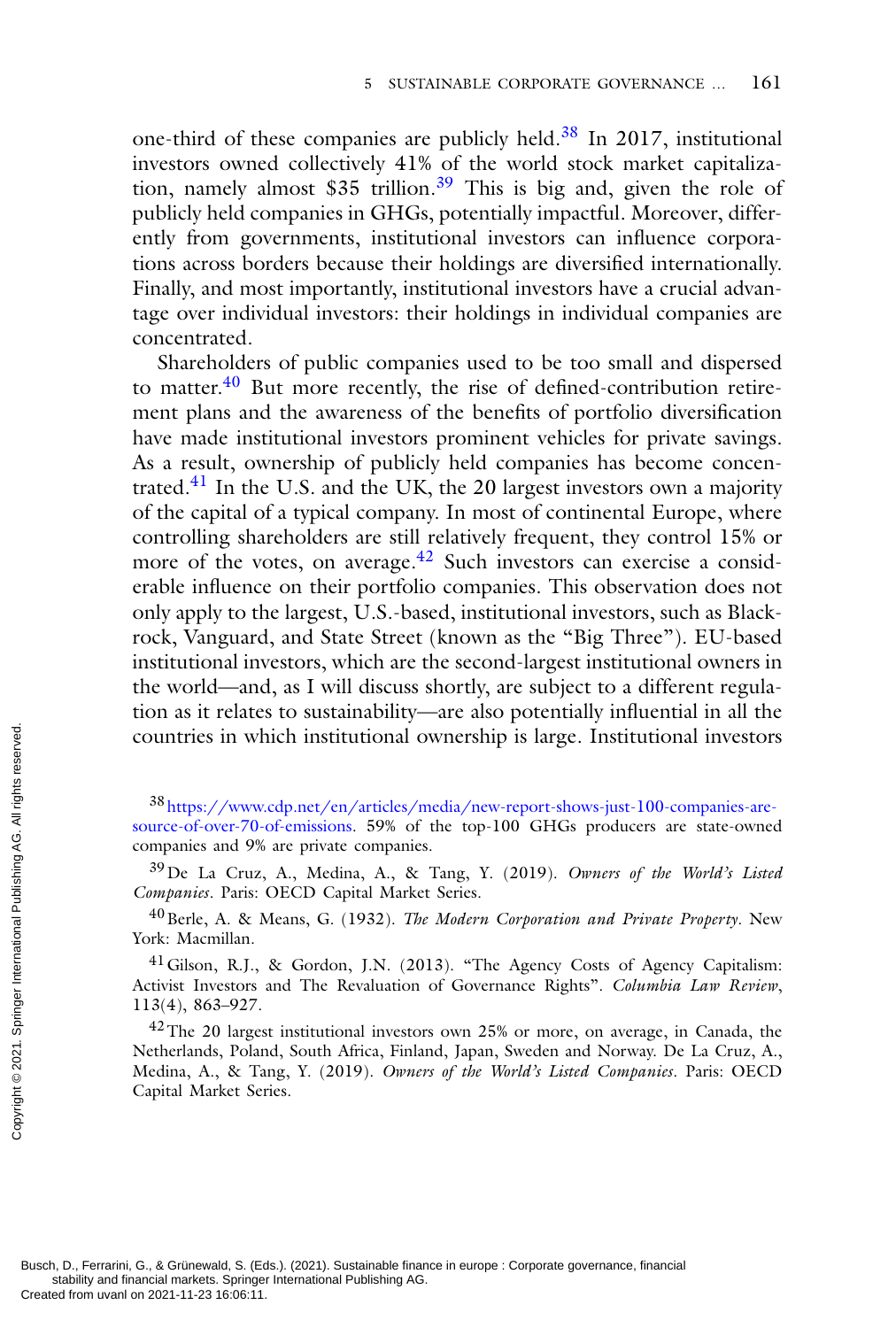are influential because they can credibly threaten to divest from a company that doesn't meet their requirements in terms of Environmental, Social or Governance (ESG) goals, or—as a coalition with other investors—to defeat the management in a voting contest.<sup>43</sup>

The key role played by institutional investors in corporate governance presents us with a challenge. Do such powerful investors foster the sustainability preferences of their beneficiaries, and if yes, how? The problem is threefold. First, there is an agency cost problem as the incentives of institutional investors are not aligned with the interest of the beneficiaries. Secondly, and relatedly, institutional investors have different business models which prompt them to be active or inactive in corporate governance and, when they are active, choose exit, voice or a mix thereof. Thirdly, beneficiaries may have different preferences for sustainability and disagree on how to foster it. I discuss these issues in turn.

Agency cost is the cost for principals (individual investors) to delegate a task (sustainable corporate governance) to an agent (institutional investors).<sup>44</sup> Because, inter alia, agency cost makes monitoring expensive for beneficiaries, institutional investors may pretend to pursue ESG Goals while in reality they pursue private interests. Fortunately, there are legal and market mechanisms to cope with this problem. An example of legal rules is the investment advisers' fiduciary duties and the corresponding obligation to verify that investment advice is in line with the investor preferences—that is, investment suitability.<sup>45</sup> An example of market mechanism is gatekeepers,<sup>46</sup> such as rating agencies, which should help beneficiaries to screen institutional investors based on ESG performance and to choose where to invest depending on their preferences,

<sup>44</sup> Jensen, M.C., & Meckling, W.M. (1976). "Theory of the Firm: Managerial Behavior, Agency Costs and Ownership Structure". *Journal of Financial Economics*, 3(4), 305–360.

<sup>45</sup> Armour, J., Awrey, D., Davies, P.L., Enriques, L., Gordon, J.N., Mayer, C.P., & Payne, J. (2016). *Principles of Financial Regulation*. Oxford University Press.

46Kraakman, R.H. (1986). "Gatekeepers: The Anatomy of a Third-Party Enforcement Strategy". *Journal of Law, Economics, & Organization*, 2(1), 53–104.

<sup>&</sup>lt;sup>43</sup> Aguilera, R.V., Bermejo, V.J., Capapé, A.J., & Cuñat, V. (2019). "Firms' Reaction to Changes in the Governance Preferences of Active Institutional Owners". European Corporate Governance Institute—Finance Working Paper No. 625/2019, http://dx.doi.org/10. [2139/ssrn.3411566; Brav, A., Jiang, W., Li, T., & Pinnington, J. \(2019\). "Picking Friends](http://dx.doi.org/10.2139/ssrn.3411566) Before Picking (Proxy) Fights: How Mutual Fund Voting Shapes Proxy Contests". European Corporate Governance Institute (ECGI)—Finance Working Paper No. 601/2019, [http://dx.doi.org/10.2139/ssrn.3101473.](http://dx.doi.org/10.2139/ssrn.3101473) From uvanlet and to mance and to mance and to mance and to mance and to mance and to  $2139$  /ssrn. 341156  $2139$ /ssrn. 341156  $2139$ /ssrn. 341156  $2139$ /ssrn. 341156  $2139$ /ssrn. 341156  $20$   $2016$   $2016$   $2016$   $2016$   $2$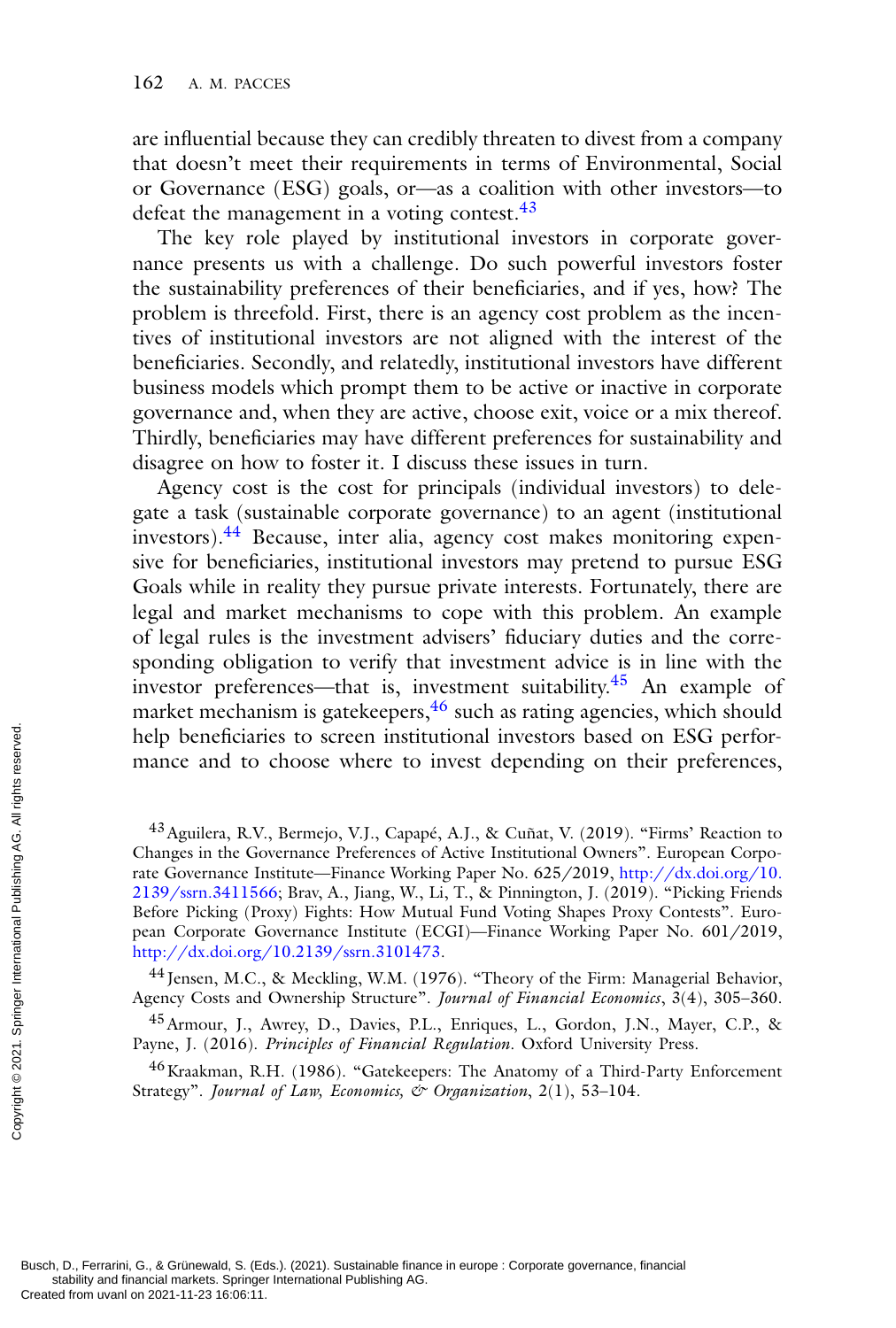discussed above, on how much return to give up in order to pursue sustainability. Both mechanisms are, in general, imperfect ways to cope with the agency cost of retail investment.<sup>47</sup>

The agency cost of institutional investment stems from conflicts of interest. Beneficiaries have a mix of financial and non-financial preferences. To simplify, let us assume that the former is a certain risk/return combination and the latter, as explained earlier, is a prosocial environmental goal that may imply lower short-term financial returns. Institutional investors have incentive to maximize fee income net of management cost. For most investors—notably excluding hedge funds—fee income is based on Assets Under Management (AUM). AUM is affected by the value of the investment, but even more so by the inflow of beneficiaries. To attract as many beneficiaries as possible, institutional investors try to offer attractive performance, in different risk classes, combined with a prosocial goal widely supported by beneficiaries. Environment-friendly investments are a good example of such a prosocial goal. However, institutional investors may not be entirely honest in pursuing ESG investment and, even if they are, their ESG labels may not correspond with what beneficiaries actually want. The problem is akin to the pursuit of financial performance: there too institutional investor's choices may not reflect the interest of beneficiaries. However, over time, the fiduciaries duties of institutional investors as financial advisors have evolved into a full set of disclosure obligations and conduct of business rules. Both items are well under-developed as far as sustainable investments are concerned.

Meanwhile, private markets have provided a full host of sustainability ratings to support the quest of beneficiaries for environmentfriendly investment. According to recent research, these ratings have a significant impact on mutual fund's beneficiaries. The introduction of Morningstar 1–5 Globes indicator of sustainable investment—a coarse but salient indicator of sustainability—significantly affected inflows and outflows of mutual funds.<sup>48</sup> Moreover, the subsequent introduction of a less discrete rating—Morningstar Low Carbon Designation—has further affected beneficiaries' decision on where to invest, as well as Meanwhile,<br>
ability ratings<br>
friendly investriant<br>
significant imp<br>
Morningstar 1-<br>
but salient ind<br>
outflows of m<br>
of a less discret<br>
further affected<br>
further affected<br>
served. The Payne, J. (2016).<br>
48 Hartzmark, S.<br>
N

<sup>47</sup>Armour, J., Awrey, D., Davies, P.L., Enriques, L., Gordon, J.N., Mayer, C.P., & Payne, J. (2016). *Principles of Financial Regulation*. Oxford University Press.

<sup>48</sup>Hartzmark, S.M., & Sussman, A.B. (2019). "Do Investors Value Sustainability? A Natural Experiment Examining Ranking and Fund Flows". *Journal of Finance*, 74(6), 2789–2837.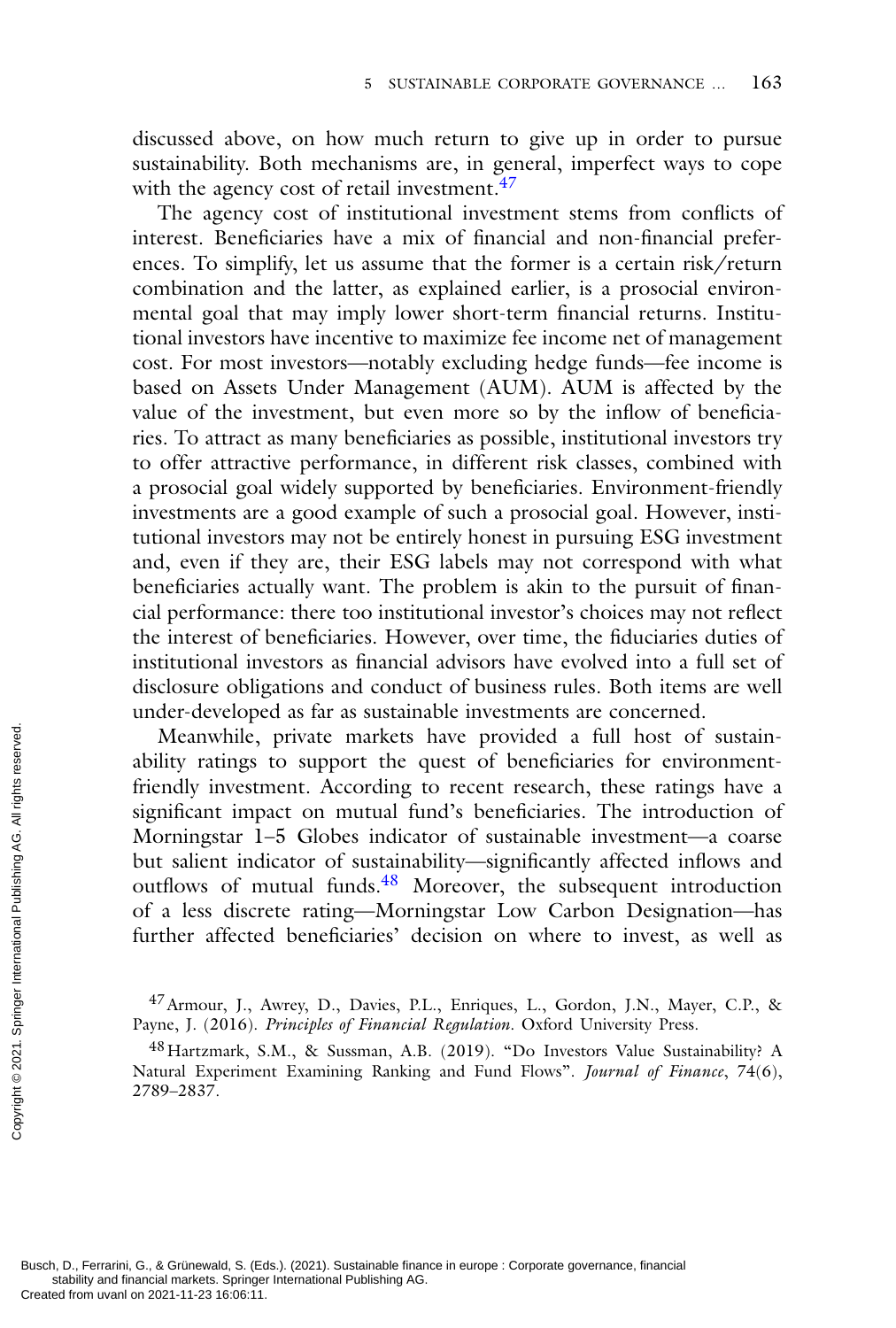the competition between mutual funds to attract these sustainabilityminded beneficiaries.<sup>35</sup> While it is clear that sustainability matters to retail investors, finance studies also show that ESG ratings are unreliable and prone to conflicts of interest.<sup>49</sup> In contrast to a longstanding law & finance literature on financial ratings,  $50$  the discussion on how legal rules can enhance the reliability of ESG ratings is still in its infancy.<sup>51</sup>

The second problem with the role of institutional investors in sustainable corporate governance is that they have different business models. Consequently, they may influence the sustainability of portfolio companies in different ways, or not at all. According to a longstanding distinction,<sup>52</sup> institutional investors may "voice" their dissatisfaction, by voting or otherwise engaging with the management, or (threaten to) "exit" the investment. These behaviours correspond with different preferences of beneficiaries regarding sustainability and financial returns. For instance, exit from unsustainable investment is largely compatible with "doing well by doing good", namely long-term profit maximization. However, "delegated philanthropy" may require a stronger engagement with producers of GHGs and correspondingly accepting lower financial returns to foster long-term shareholder welfare. The impact of these corporate governance strategies differs, too. Exit tends to depress the stock price of portfolio companies, but because not all investors are committed to sustainability, it may take a while before the price of unsustainable companies incorporates the negative externality. Voice is more immediate, as it affects the sustainability of corporate decision-making directly, but implies foregone profits for both the portfolio companies and the investors engaging with them.

 $49$  Daines, R.M., Gow, I.D., & Larcker, D.F. (2010). "Rating the Ratings: How Good Are Commercial Governance Ratings?". *Journal of Financial Economics*, 98(3), 439–461; Shackleton et al. 2019, mimeo (on file with author).

50Partnoy, F. (2001). "Barbarians at the Gatekeepers? A Proposal for A Modified Strict Liability Regime". *Washington University Law Quarterly*, 79(2), 491–548; Coffee, J.C. (2004). "Partnoy's Complaint: A Response". *Boston University Law Review*, 84(2), 377– 382. Profits for both<br>
them.<br>  $\frac{1}{2}$  international Creation of al. 2<br>  $\frac{1}{2}$ <br>  $\frac{1}{2}$ <br>  $\frac{1}{2}$ <br>  $\frac{1}{2}$ <br>  $\frac{1}{2}$ <br>  $\frac{1}{2}$ <br>  $\frac{1}{2}$ <br>  $\frac{1}{2}$ <br>  $\frac{1}{2}$ <br>  $\frac{1}{2}$ <br>  $\frac{1}{2}$ <br>  $\frac{1}{2}$ <br>  $\frac{1}{2}$ <br>  $\frac{1}{2}$ <br>

<sup>51</sup> Siri, M., & Zhu, S. (2019). "Will the EU Commission Successfully Integrate Sustainability Risks and Factors in the Investor Protection Regime? A Research Agenda". *Sustainability*, 11(22), 6292.

52Hirschman, A.O. (1970). *Exit, Voice and Loyalty*. Cambridge, MA: Harvard University Press.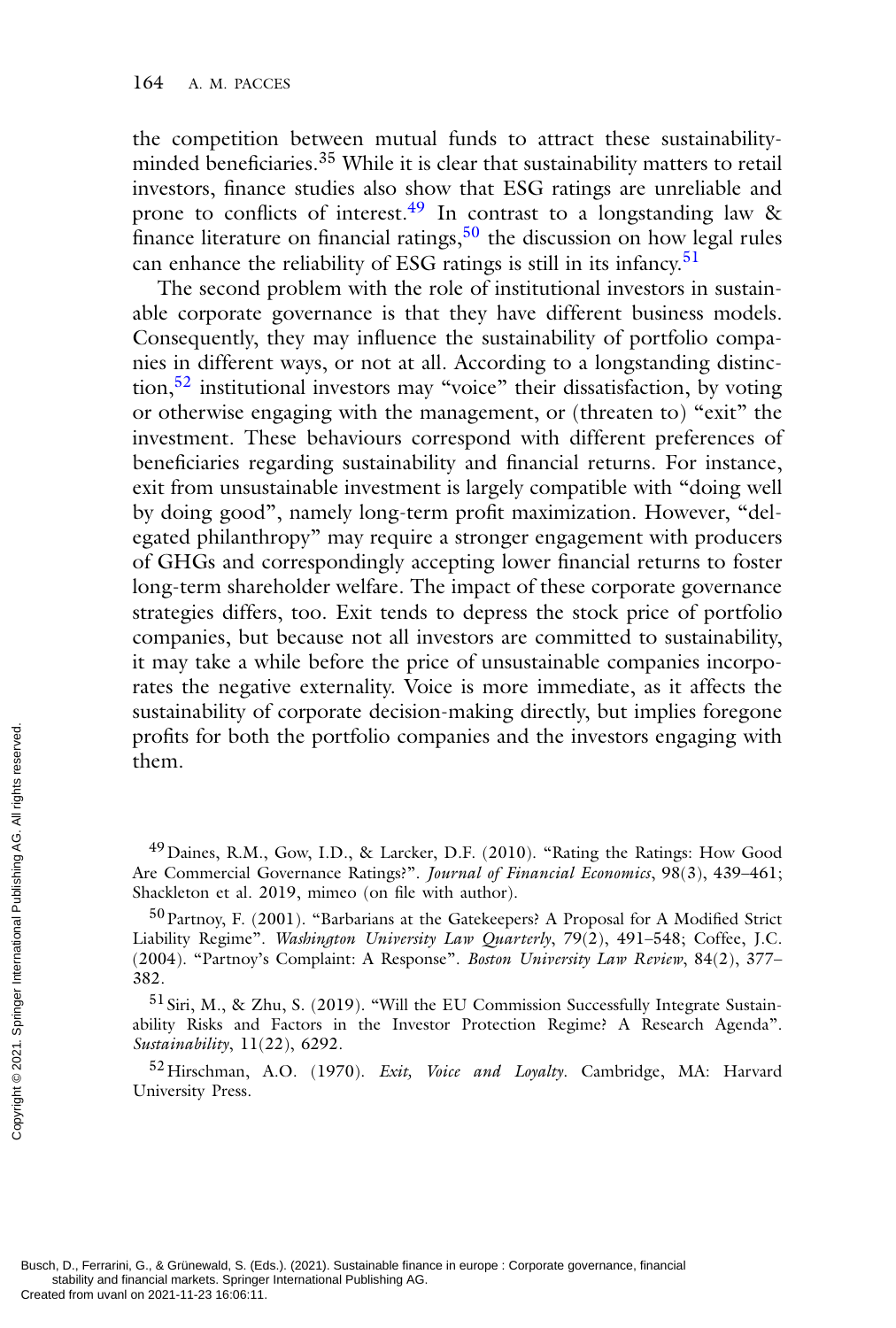Whether institutional investors pursue exit, voice, both or neither of them is essential to understand their impact on portfolio companies, hence whether sustainable corporate governance can correct negative externalities. In theory, the optimal strategy of institutional investors depends on the business model. As I argued in previous work,  $53$  shortterm, transient investors are not interested in corporate governance, apart from activist hedge funds that admittedly do not pursue sustainability. The key difference in corporate governance is between active, dedicated investor and passive investors that track market indices to a varying degree.54 Both categories of investors are long-term investors, so they potentially care for sustainability. However, active investors have powerful incentives to exit/enter investments based on non-public information,<sup>55</sup> because timely actions boost their performance, which in turn increases AUM and attractiveness for beneficiaries. That applies to ESG investment too. The situation of passive funds is different. Because they track a market index, they cannot exit strategically. Whether they like it or not, they must be loyal to their companies, which in principle commits them to voice. Index funds that want to pursue ESG Goals must persuade portfolio companies to do so. Pursuing sustainability, however, clashes with another key element of the business model: minimizing cost. Index funds compete on low fees (some of them even offer nominally zero fees), whereas engaging with individual companies is costly. To reduce this cost, most institutional investors rely on proxy advisors such as ISS or Glass Lewis to advise on engagement. However, because proxy advisors are not accountable to the institutional investor's beneficiaries, this solution exacerbates agency costs.

Empirical evidence suggests that institutional investors foster the sustainability of portfolio companies. However, it is unclear whether they do so by way of exit or voice, which makes it impossible to say whether institutional investor behaviour is in line with what beneficiaries want. Overall, institutional investors have an impact on several ESG ratings of From the solution exact control of the sustainability of do so by way contributed from uvanly institutional international Publishing Publishing and the served from uvanl on 2021-11-23 16:06:11.<br>
Busch, D., Ferrarini, G.,

55Edmans, A., & Manso, G. (2011). "Governance Through Trading and Intervention: A Theory of Multiple Blockholders". *Review of Financial Studies*, 24(7), 2395–2428.

<sup>53</sup>Pacces, A.M. (2016). "Exit, Voice and Loyalty from the Perspective of Hedge Funds Activism in Corporate Governance." *Erasmus Law Review*, 9(4), 199–216.

<sup>&</sup>lt;sup>54</sup> Bushee, B.J. (1998). "The Influence of Institutional Investors on Myopic R&D Investment Behavior". *Accounting Review*, 73(3), 305–333.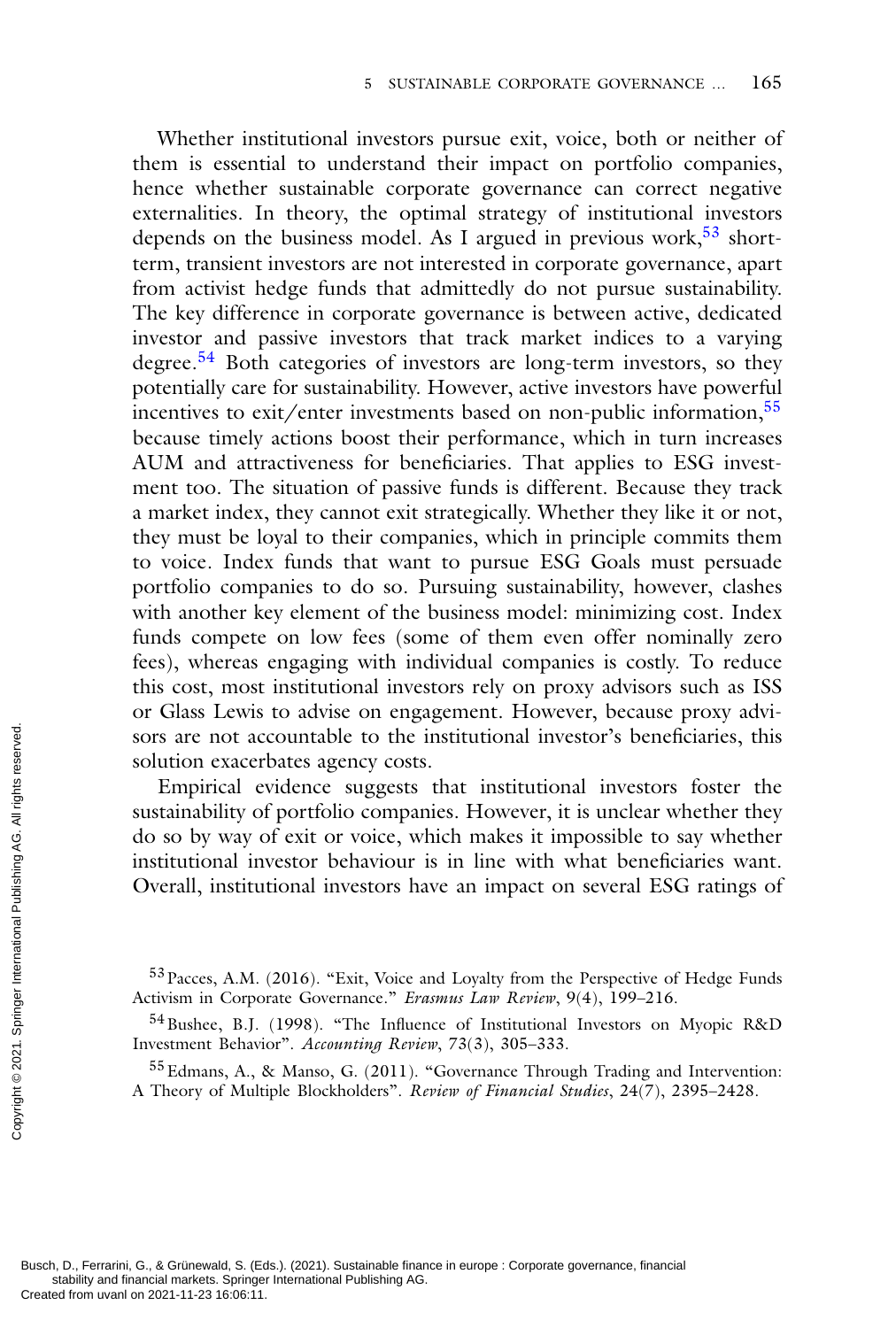portfolio companies. According to some studies,<sup>56</sup> this depends on exit; according to others, voice plays a role too.<sup>57</sup> Most actions by institutional investors are not observable because engagement takes place behind closed doors.<sup>58</sup> This is reflected by the limitations of the extant empirical studies, which either try to identify engagement indirectly or are based on surveys<sup>59</sup> and non-public data from specific investors.<sup>60</sup> While one has to be cautious about the generalizability of these studies, they suggest that active investors tend to participate in corporate governance by way of both voice and exit. In particular, engagement provides information spillovers that benefit the exit strategy.

There isn't much evidence about the impact of index investors on sustainability, which is unfortunate because such investors have a huge potential to engage portfolio companies on sustainability. First of all, index investors are very large. The "Big Three" U.S.-based investors (Blackrock, Vanguard and State Street) have together \$15,5 trillion of Assets Under Management and the vast majority of the equity funds they operate is indexed. Moreover, each of the Big Three has large stakes in virtually every listed company in the world. Finally, as mentioned, index funds cannot exit, which commits them to voice. However, because they pursue a low-cost investment strategy, it is questionable that they care

56Gantchev, N., Giannetti, M., & Li, R. (2019). "Does Money Talk? Market Discipline Through Selloffs and Boycotts". European Corporate Governance Institute (ECGI)— Finance Working Paper No. 634/2019. [http://dx.doi.org/10.2139/ssrn.3409455.](http://dx.doi.org/10.2139/ssrn.3409455)

57Dyck, A., Lins, K.V., Roth, L., & Wagner, H.F. (2019). "Do Institutional Investors Drive Corporate Social Responsibility? International Evidence". *Journal of Financial Economics*, 131(3), 693–714.

58McCahery, J.A., Sautner, Z., & Starks, L.T. (2016). "Behind the Scenes: The Corporate governance Preferences of Institutional Investors". *Journal of Finance*, 71(6), 2905–2932.

59Krueger, P., Sautner, Z., Starks, L.T. (2019). "The Importance of Climate Risks for Institutional Investors". European Corporate Governance Institute (ECGI)—Finance Working Paper No. 610/2019, [http://dx.doi.org/10.2139/ssrn.3235190.](http://dx.doi.org/10.2139/ssrn.3235190)

 $^{60}$ Dimson, E., Karakaş, O., & Li, X. (2019). "Coordinated Engagements". Mimeo, [http://dx.doi.org/10.2139/ssrn.3209072;](http://dx.doi.org/10.2139/ssrn.3209072) Becht, M., Franks, J.R., & Wagner, H.F. (2019). "Corporate Governance Through Exit and Voice". European Corporate Gover[nance Institute \(ECGI\)—Finance Working Paper No. 633/2019,](http://dx.doi.org/10.2139/ssrn.3456626) http://dx.doi.org/10. 2139/ssrn.3456626. From UVA Continues of Gantchev, N., Through Selloffs<br>
Finance Working I<br>
Finance Working I<br>
From UVA A., Lin<br>
Drive Corporate<br> *Economics*, 131(3),<br>
58 McCahery, J.<br>
Corporate governational Publishing Paper No<br>
2905–2932.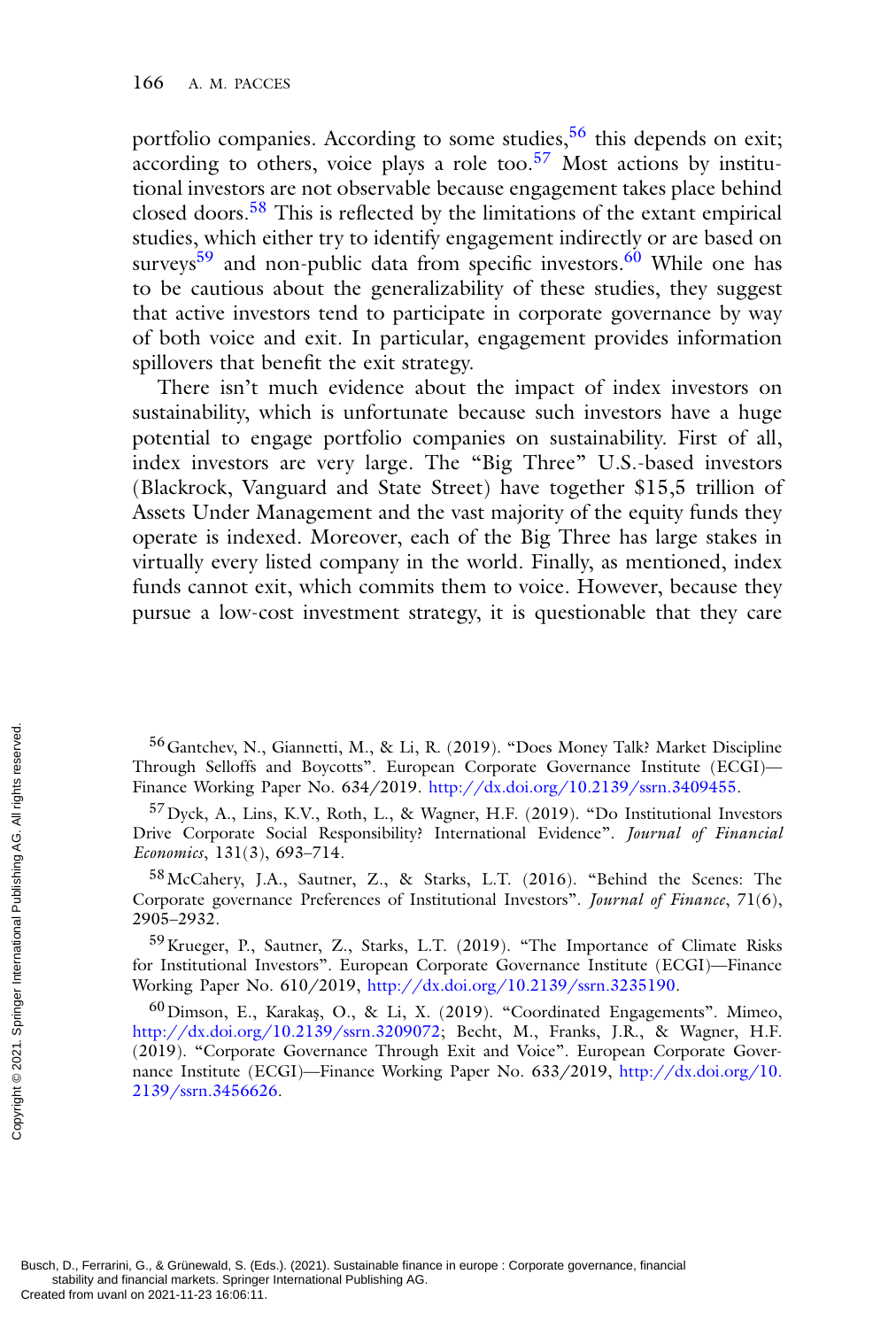about corporate governance at all.<sup>61</sup> According to some commentators,  $62$ this reflects a severe agency problem that regulation should fix by incentivizing index investors' expenditures on engagement. In contrast, Rock & Kahan have argued that index investors have sufficient incentives to engage companies particularly on universal issues, such as ESG, which apply indistinctively across diversified portfolios and thus have a lower  $\cos t$  per company.<sup>63</sup> Their argument is twofold. First, particularly the Big Three invest on a very large scale, which implies a substantial interest in the long-term performance of their portfolio companies. Engaging any of these on sustainability and other long-term issues will affect the investor's fee income as a proportion of AUM. Secondly, not all the funds operated by the Big Three are indexed. The sustainability information acquired to engage the companies in the index funds will be also useful to decide investments and divestments of the active funds.

If especially index investors hold a promise to engage on sustainability, the third remaining question is whether this will be consistent with the preferences of their beneficiaries. Differently put, why should climatechange minded beneficiaries prefer to foster sustainability via corporate governance rather than political voting?<sup>64</sup> The main challenge to incorporate the preferences of end-shareholders in corporate governance is that these preferences differ. Some beneficiaries are willing to give up more financial return to foster sustainability; other less, or not at all. For this reason, in the recent debate on corporate purpose, several commentators have argued that shareholder wealth maximization is the only norm on which *all* shareholders could agree.<sup>65</sup> However, the picture is more

63Rock, E.B., & Kahan, M. (2019). "Index Funds and Corporate Governance: Let Shareholders Be Shareholders". European Corporate governance Institute (ECGI)—Law Working Paper No. 467/2019, [http://dx.doi.org/10.2139/ssrn.3295098.](http://dx.doi.org/10.2139/ssrn.3295098)

64Rock, E.B. (2020). "For Whom Is the Corporation Managed in 2020?: The Debate over Corporate Purpose". European Corporate governance Institute—Law Working Paper No. 515/2020, [http://dx.doi.org/10.2139/ssrn.3589951.](http://dx.doi.org/10.2139/ssrn.3589951)

<sup>65</sup> Fisch, J.E., & Davidoff Solomon, S. (2020). "Should Corporations Have a Purpose?". [European Corporate Governance Institute—Law Working Paper No. 510/2020,](https://ssrn.com/abstract=3561164) https:// ssrn.com/abstract=3561164.

Busch, D., Ferrarini, G., & Grünewald, S. (Eds.). (2021). Sustainable finance in europe : Corporate governance, financial stability and financial markets. Springer International Publishing AG.<br>Created from uvanl on 2021-11-23 16:06:11. Created from uvanlon 2021-11-23 16:06:11.<br>
Busch, D., Ferraini, G., & Grünewald, S. (Exercise 16:06)<br>
Busch, D., Ferraini, G., & Grünewald, S. (E. S. All rights reserved. From the Springer International Publishing Publish

 $61$  Isaksson, M., & Çelik, S. (2013). "Who Cares? Corporate Governance in Today's Equity Markets". *OECD Corporate Governance Working Papers*, No. 8, OECD Publishing, [http://dx.doi.org/10.1787/5k47zw5kdnmp-en.](http://dx.doi.org/10.1787/5k47zw5kdnmp-en)

<sup>62</sup>Bebchuk, L.A., & Hirst, S. (2019). "Index Funds and the Future of Corporate Governance: Theory, Evidence, and Policy". *Columbia Law Review*, 119(8), 2029–2146.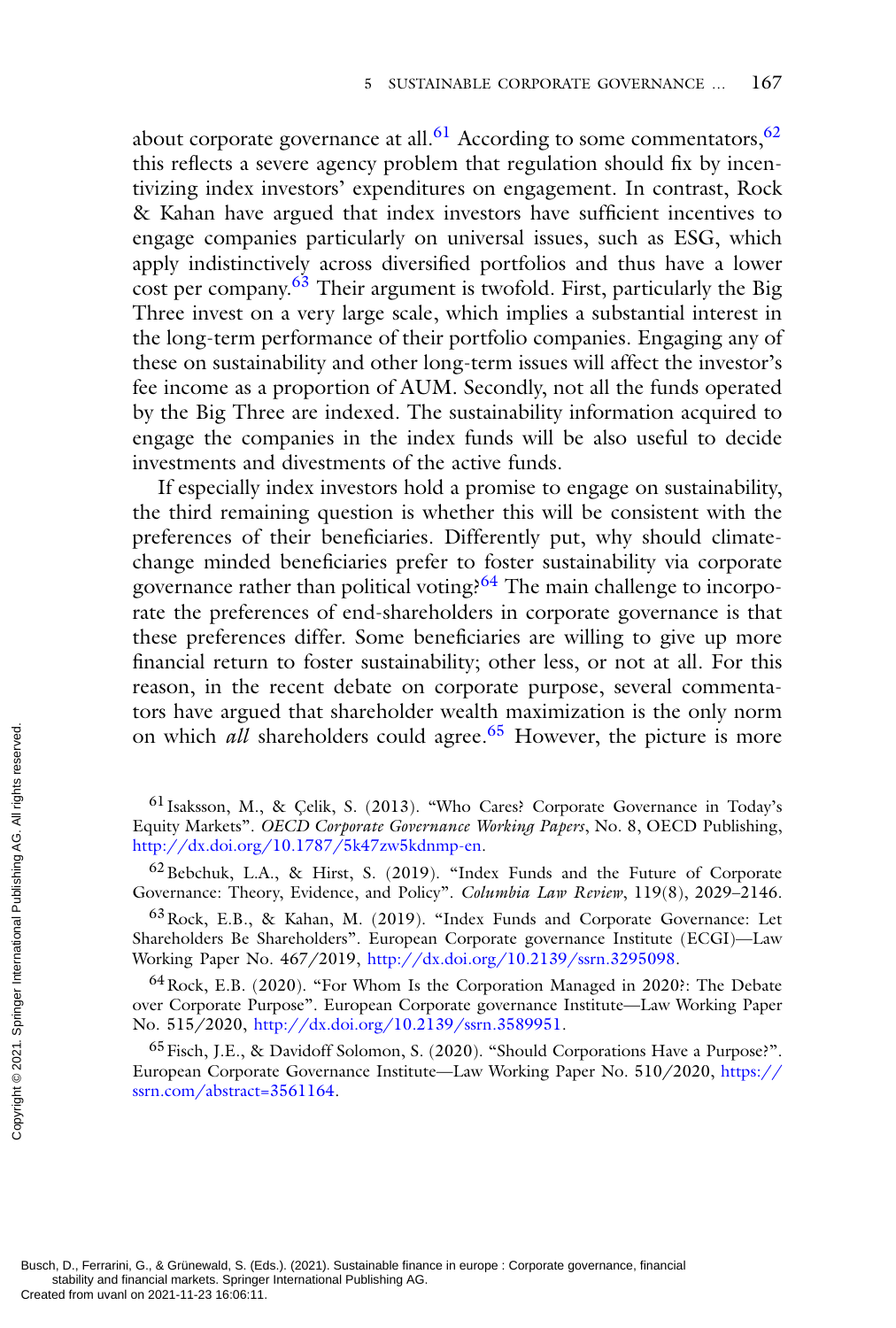nuanced. In theory, institutional investors who care for sustainability could offer their beneficiaries a sort of "opt-in stewardship" and let the beneficiaries who want sustainability choose them.<sup>66</sup> Another possibility is pass-through voting, which is, however, fraught with problems—most notably the risk for large institutional investors to disband their biggest advantage: concentrated voting power.<sup>67</sup>

To address the comparison between corporate voting and political voting, institutional investors may be framed as parties in a political spectrum. Like parties, institutional investors can reflect the varying sustainability preferences of beneficiaries so long as their behaviour is consistent over time. Both economists<sup>68</sup> and legal scholars<sup>69</sup> have recently studied the voting behaviour of U.S. institutional investors in this fashion. The result, albeit preliminary, are interesting as they suggest that the voting behaviour of large institutional investors (e.g. the Big Three) or proxy advisors (e.g. ISS) is predictable in a comparable way as political parties in a parliament. If institutional investors and their advisors behave predictably, beneficiaries might choose the investors depending on their stance on sustainability. Beneficiaries, however, may be completely unaware of how institutional investor cast their vote and, even more so, that they follow a "political" patterns in exercising corporate governance.

Here the law has an important role to play.

<sup>66</sup> See Griffith, S.J. (2020). "Opt-In Stewardship: Toward an Optimal Delegation of Mutual Fund Voting Authority". *Texas Law Review*, 98(6), 983–1047, wondering why private ordering has not yet offered this solution. Hart, O., & Zingales, L. (2017). "Companies Should Maximize Shareholder Welfare Not Market Value". *Journal of Law, Finance, and Accounting*, 2(2), 247–275, discuss the same question, assuming incorrectly that fiduciary duties in the U.S. would prevent such arrangement. On why this is not the case, see e.g. Williams, C.A. (2018). "Corporate Social Responsibility and Corporate governance". In J.N. Gordon and W.-G. Ringe (eds.), *The Oxford Handbook of Corporate Law and Governance,* Oxford University Press, 634–678. Created from uvanl on 2021-11-23 16:06:11.<br>
Busch, D., Ferraini, G., & Grünewald, S. (Exerained Salisbility and financial Publishing Created from uvanl on 2021-11-23 16:06:11.<br>
Exerainment Copyright Copyright Copyrights r

<sup>67</sup> Fisch, J.E. (2020). "The Uncertain Stewardship Potential of Index Funds". European [Corporate Governance Institute \(ECGI\)—Law Working Paper No. 490/2020,](http://dx.doi.org/10.2139/ssrn.3525355) http://dx. doi.org/10.2139/ssrn.3525355.

<sup>68</sup> Bolton, P., Li, T., Ravina, E., & Rosenthal, H.L. (2019). "Investor Ideology". European Corporate Governance Institute (ECGI)—Finance Working Paper No. 557/2018, [http://dx.doi.org/10.2139/ssrn.3119935.](http://dx.doi.org/10.2139/ssrn.3119935)

69Bubb, R., & Catan, E. (2019). "The Party Structure of Mutual Funds", Mimeo, [http://dx.doi.org/10.2139/ssrn.3124039.](http://dx.doi.org/10.2139/ssrn.3124039)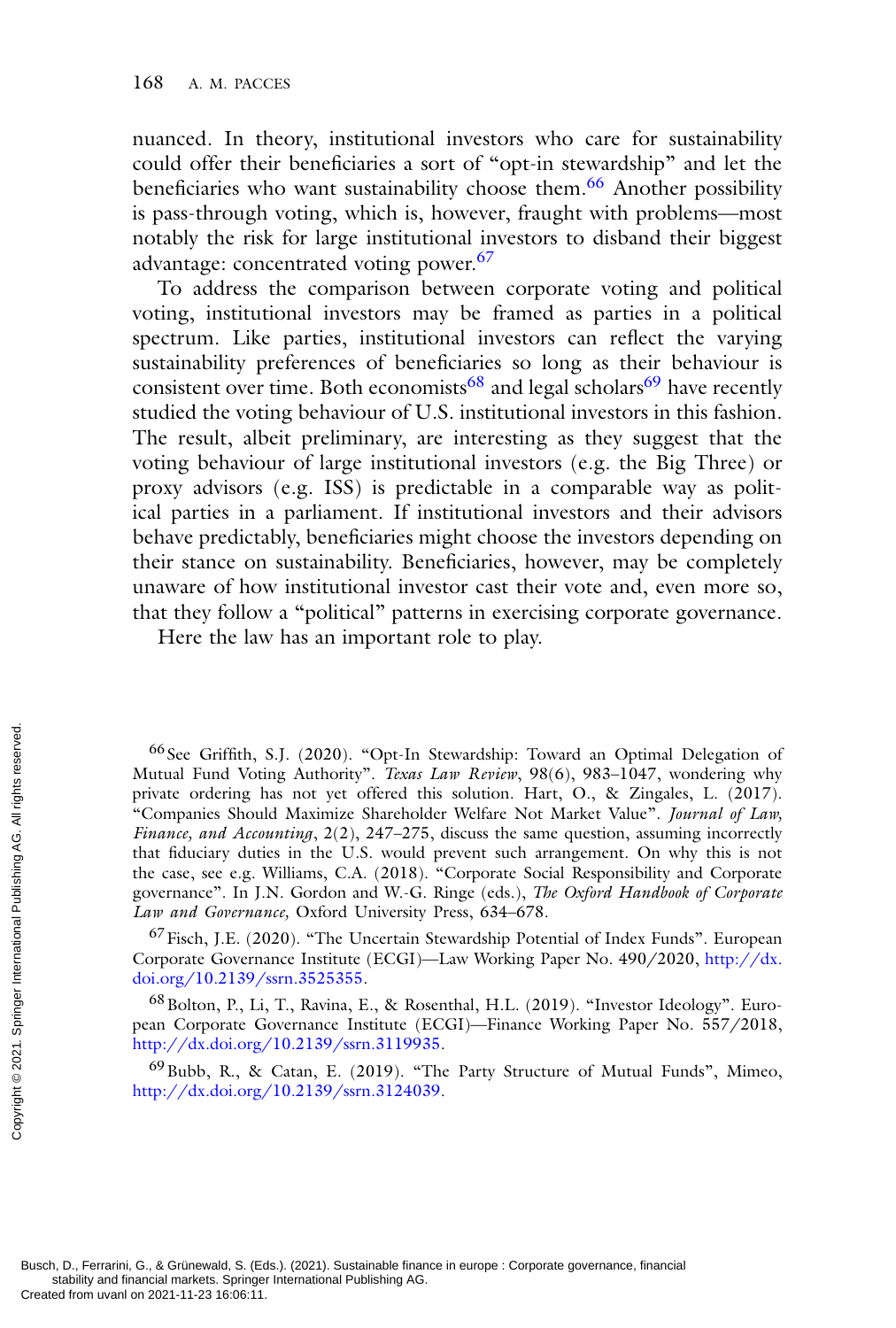## 5.4 The Role of the Law

The challenge for sustainable corporate governance is the alignment of institutional investors' behaviour with the environment-friendly preferences of their beneficiaries. This is not conceptually different from the conflicts of interest affecting the delegation of investment to intermediaries such as investment firms, mutual funds, and pension funds. However, as the foregoing discussion reveals, there are at least two complications. One is the transparency of institutional investor behaviour as it relates to sustainability, as opposed to financial performance, which affects the coordination of beneficiaries' preferences in corporate governance. The second complication is that, whereas risk and return are well-trotted concepts, what counts as sustainable investment is undefined, particularly in the context of specific economic activities. This potentially undermines the knowledgeable screening of institutional investors by the beneficiaries. The recent EU regulatory framework tries to address both problems.

In 2018, the European Commission published an ambitious Action Plan to support sustainable finance.<sup>70</sup> To tackle the transition of existing activities to more sustainable production processes, finance is crucial. A comprehensive discussion of the Action plan and its legislative implications is out of the scope of this paper.<sup>71</sup> I will focus on two major aspects. First, the Taxonomy Regulation (EU) 2020/852 introduces the first legislative framework in the world defining sustainable economic activities with reference to 6 grand goals, the first and perhaps most important of which being mitigation of GHGs in line with the more ambitious Paris agreement target. Second, the Disclosure Regulation (EU) 2019/2088 compels all financial market participants (including all categories of institutional investors) and financial advisors to disclose the climate risk exposure and investment sustainability in terms of the Taxonomy Regulation regime. A third, crucial legislative aspect affecting sustainable corporate governance is not part of the action plan. Only one year earlier, the Revised Shareholder Right Directive (EU) 2017/828 (hereinafter SRD II) established, on a comply-or-explain basis, the transparency of From UVAL TO UVAL THE MANUTE CORE SURVEY (SEE THE SURVEY CREAT AGAINST THE SURVEY CORPORATE SURVEY TO European Corporate governational Publishing and The Revised SF<br>
SRD II) estable and a comparational Publishing AG. All

70European Commission (2018). *Action Plan: Financing Sustainable Growth*. COM(2018) 97 final.

 $71$  See Siri, M., & Zhu, S. (2019). "Will the EU Commission Successfully Integrate Sustainability Risks and Factors in the Investor Protection Regime? A Research Agenda". *Sustainability*, 11(22), 6292 for an excellent overview.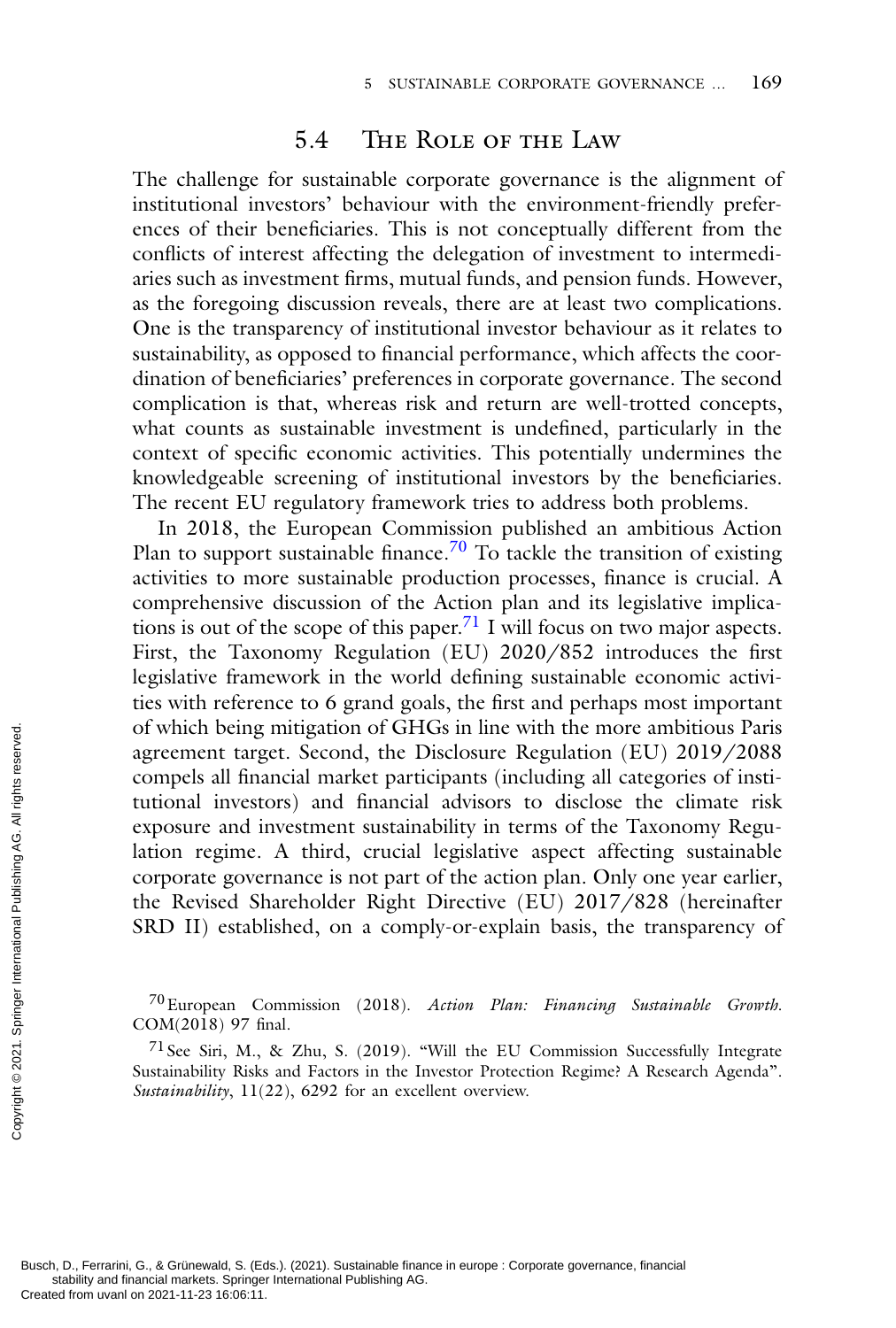voting policies and voting behaviour of all institutional investors. Importantly, such policies (and the consequent voting behaviour) must describe social and environmental impact.

Let me start with SRD II. With this Directive, the EU caught up on an important difference with the U.S. Since 2003, U.S.-based institutional investors must be transparent about their voting policies and voting behaviour. While funds managing retirement schemes were long required to vote their shares and be transparent about it, the other mutual funds are only required to have a policy. However, to avoid liability risk, American mutual funds routinely cast their vote in a transparent manner.<sup>72</sup> Whereas the largest asset manages (e.g. the Big Three) have in-house stewardship groups advising voting, smaller institutional investors cannot afford this and rely on proxy advisors.<sup>73</sup> In the EU, similar rules apply since the general meeting season 2020 based on art. 3g of SRD II. Institutional investors must disclose annually their voting policy and how they have implemented it by engaging with individual companies, specifying aspects such as social and environmental impact and corporate governance, among others. This is an important difference from the U.S., where the voting transparency requirements do not refer to ESG Goals. A second difference is that the EU voting transparency rules can be opted out of, if only the institutional investor explains why these rules should not apply to them.

Although it is too early to evaluate the first year of application of SRD II, it is hard to imagine that institutional investors will opt out of transparency of voting on this particular aspect, given the momentum of sustainability in Europe. As I argued elsewhere,  $\bar{7}^4$  the question is rather the quality of engagement and the individual company's decision-making on sustainability, because particularly institutional investors which follow a low-cost index-tracking strategy hardly have any company-specific information. This question is, however, superseded if one takes a market-wide approach to the sustainability problem. From that standpoint, what Transparency of<br>
the quality of e<br>
the quality of e<br>
on sustainabilit<br>
a low-cost inde<br>
mation. This quapproach to the<br>
mation. This quapproach to the<br>  $\frac{72 \text{ Griffith, S.J.}}{71 \text{t}}$ , S.J. (Fund Voting Auth<br>  $\frac{73 \text{ livev}}{71}$ ,

<sup>72</sup>Griffith, S.J. (2020). "Opt-In Stewardship: Toward an Optimal Delegation of Mutual Fund Voting Authority". *Texas Law Review*, 98(6), 998–1000.

<sup>73</sup> Iliev, P., & Lowry, M. (2015). "Are Mutual Funds Active Voters?". *Review of Financial Studies*, 28(2), 446–485.

<sup>74</sup>Pacces, A.M. (2018). "Shareholder Activism in the Capital Markets Union," in E. Avgouleas, D. Busch, & G. Ferrarini (eds.), *Capital Markets Union in Europe*, Oxford University Press, 507–525.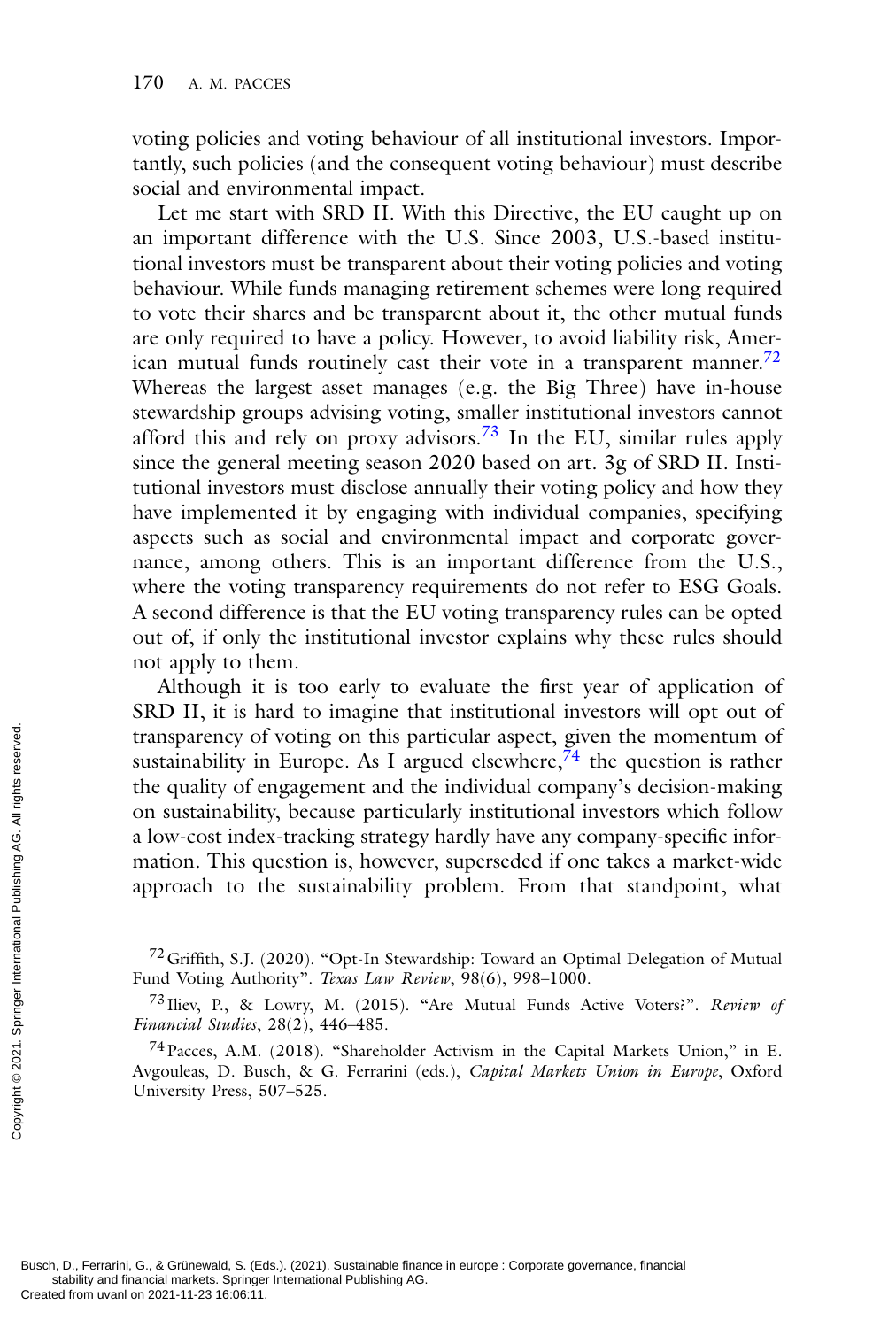matters is not so much how the individual company manages the transition to more sustainable production processes, but rather how a portfolio of companies integrates investment in sustainable activities. This perspective confers upon index investors a comparative advantage. As they care about universal issues, index investors can devise consistent voting policies about these issues and implement them in hundreds of companies, without having to micromanage any of them. Moreover, the positioning of institutional investors on these issues, particularly ESG, allows beneficiaries to choose the funds that best reflect their sustainability preferences. The remaining challenge is the reliability and the saliency of the information provided by institutional investors about their engagement on sustainability.

Establishing how sustainability-minded institutional investors really are is a problem transcending voting and engagement with portfolio companies. The first question is whether funds that claim to make sustainable investments actually do so. This is a crucial aspect for a knowledgeable choice by beneficiaries, which the EU Disclosure Regulation has tackled. Among other obligations, market participants which advertise products with sustainable characteristics or that feature sustainable investment must elaborate on what sustainability means concretely, for instance in terms of a market index or GHGs reduction, and provide prospective customers with succinct and understandable information in this regard. This mandatory disclosure is a big step to support knowledgeable choice by retail investors, which would otherwise be plagued by the reluctance of companies to provide proprietary information and the lack of standardization of this information.<sup>75</sup> This step, however, would not be sufficient if market participants had full discretion to define what is sustainable, and then earmark their products to that definition. The EU Taxonomy Regulation aims to fix this problem. Having come into force on 12 July 2020, it only establishes a framework that will have to be detailed by secondary legislation on technical standards. However, the Taxonomy Regulation already sets the principle that in order for any activity to be labelled as sustainable, it must fulfil four conditions: (i) contribute significantly to one of the 6 sustainability goals (climate change mitigation; climate change adaptation; The set of provide<br>
this information<br>
participants has<br>
earmark their p<br>
aims to fix this<br>
establishes a fra<br>
establishes a fra<br>
establishes a fra<br>
internation on technic<br>
sets the principle<br>
it must fulfil fo<br>
susching B

<sup>75</sup>On these problems and the economic rationale of mandatory disclosure, see Armour, J., Awrey, D., Davies, P.L., Enriques, L., Gordon, J.N., Mayer, C.P., & Payne, J. (2016). *Principles of Financial Regulation*. Oxford University Press.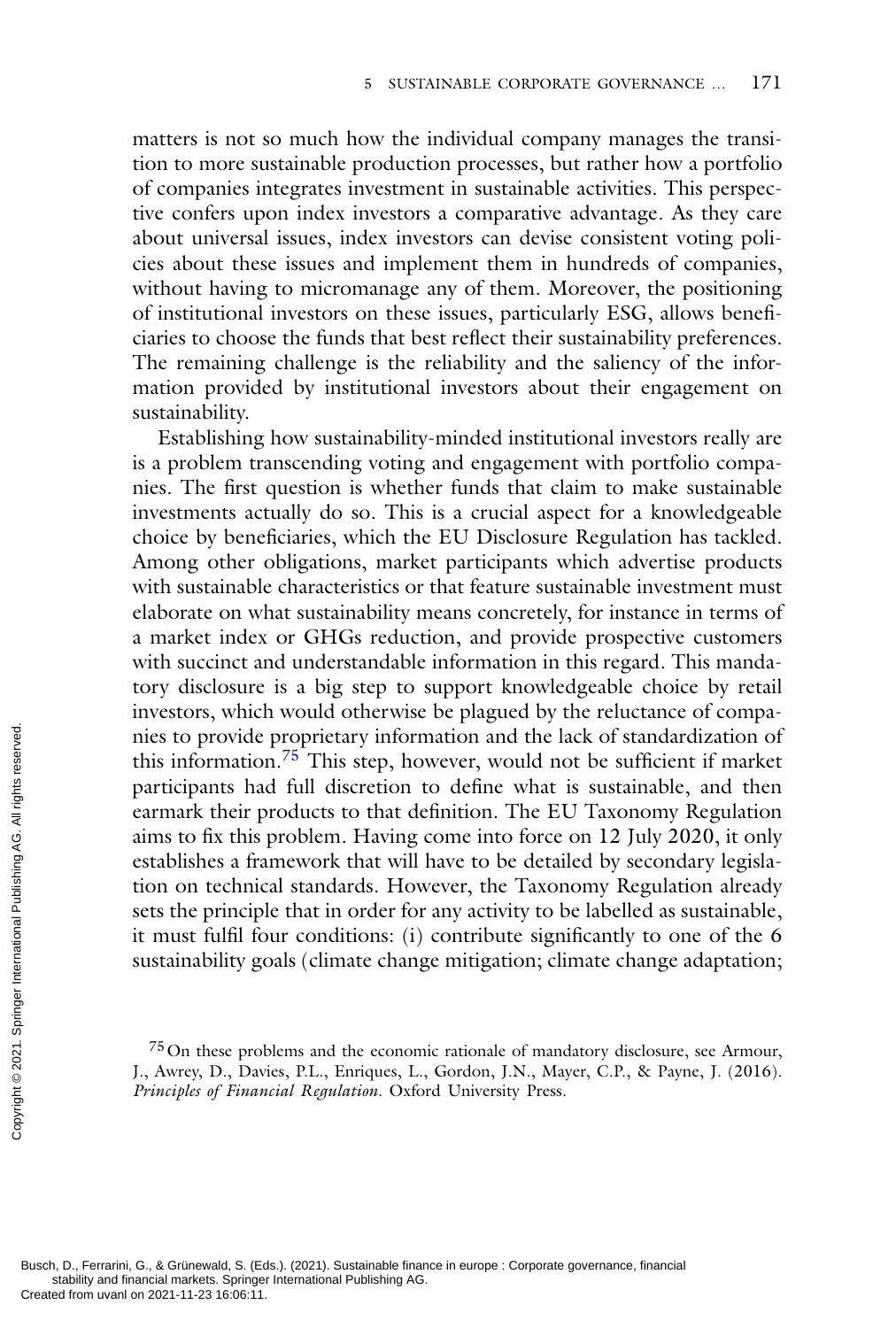sustainable use of water resources; transition to circular economy; pollution prevention; protection of biodiversity); (ii) do not significantly harm any of the other goals; (iii) comply with the relevant technical standards; (iv) respect additional safeguards to be specified by secondary legislation. It is worth noting that the first and most prominent goal is climate change mitigation, which implies that the specific targets of GHG reduction *cannot be undermined* for any activity to be sustainable. Relatedly, power generation by way of solid fossil fuels can never be regarded as a sustainable activity.<sup>76</sup>

It is too early to predict the impact of this monumental EU legislation on the sustainability of beneficiaries' choices and institutional investors' behaviour, also considering that this regime will only start becoming effective in 2022 or 2023, depending on the goal.<sup>77</sup> However, because financial markets are forward-looking, some effects will start materializing earlier, as soon as the technical standards applying to specific activities will become known. The immediate impact will be most likely on the portfolio choices of institutional investors. An increasing alignment of equity investment with the EU Taxonomy will be necessary to appease to environment-friendly beneficiaries who will immediately see what is sustainable and what is not. Revealing a good understanding of the functional meaning of investment suitability for retail investors, art. 7 of the Taxonomy Regulation mandates explicit disclosure of the non-sustainable character of products that do not qualify as sustainable according to the Taxonomy and the Disclosure Regulation.<sup>78</sup>

Moreover, it is hard to imagine that the introduction of the Taxonomy will not have an impact on corporate governance. Index investors who want to improve on their sustainability scores will have no choice but to engage with companies on ESG matters, because they cannot simply avoid companies that do not qualify as sustainable under the Taxonomy Moreover, it<br>
will not have a<br>
want to impro<br>
to engage with<br>
avoid companie<br>
avoid companie<br>
avoid companie<br>
avoid companie<br>  $\frac{76}{100}$ <br>  $\frac{77}{100}$  The Taxonom<br>
relevant technical<br>
relating to the oth<br>  $\frac{78}{100}$  S

#### 76Art. 19(3) Taxonomy Regulation.

77The Taxonomy Regulation prioritizes climate change mitigation and adaptation. The relevant technical standards will apply from 1 January 2022. The technical standards relating to the other goals will apply from 1 January 2023.

<sup>78</sup> See Pacces, A.M. (2000). "Financial Intermediation in the Securities Markets: Law and Economics of Conduct of Business Regulation." *International Review of Law and Economics*, 20(4), 479–510, recommending this approach to flag the lack of suitability of financial investment.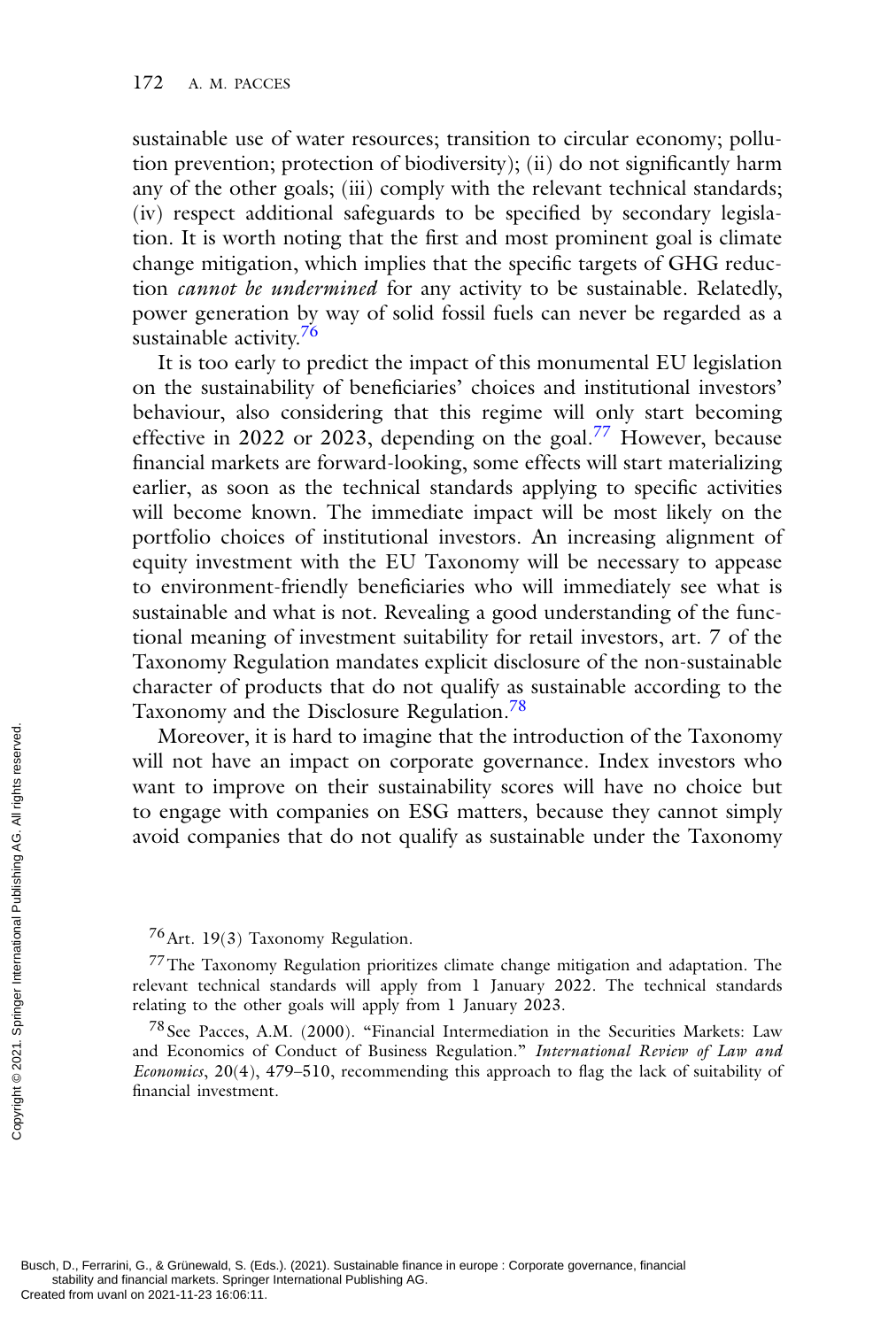Regulation. Active investors, too, will have to strike an increasingly difficult balance between pursuing sustainability and forgoing the benefits of diversification, or else engage with the companies they are invested in for them to become more sustainable. Not every institutional investor will be concerned with sustainability to the same degree, and some may be not at all, but the introduction of a taxonomy of sustainable activities will enable beneficiaries to understand institutional investors' effective involvement in sustainability—both as engagement and as portfolio choice—and choose accordingly.

Being supported by regulation, the Taxonomy brings back to the forefront the old problems of lobbying and regulatory capture that have plagued environmental regulation during the past decades. I leave this aspect of the comparison between political voting and corporate voting for another day. Yet, in closing, it is worth noting that sustainable corporate governance only adds an additional player to the picture: the institutional investors. Institutional investors are not only subject to sustainable finance regulation, but also contribute to the production of such regulation. Institutional investors' interest is not necessarily aligned with the social welfare, but is also not confined to the interest of any particular sector or national economy, because especially the largest investors invest in virtually every sector in every part of the world. Adding this additional player to the production of rules to curb negative externalities is unlikely to decrease social welfare.

## 5.5 Conclusion

The meaning of sustainability is often in the eye of the beholder. From an economic standpoint, sustainability implies inter alia reducing the negative externalities of production on the environment. Law has traditionally policed these externalities by way of taxes or regulations. To achieve the ambitious climate change mitigation goals of the Paris Agreement 2015, a more substantial contribution from private investment is needed, which calls for sustainable finance. Whether sustainable finance can work notably depends on the role of institutional investors in corporate governance. Most individuals indirectly own shares in the world's largest corporations via institutional investors, which are big and influential on corporate decision-making. This holds a considerable promise to the extent that these individuals care for sustainability, but also brings the question whether their preferences are reflected by institutional investors' The meaning can economic s<br>
negative extern<br>
tionally policec<br>
achieve the aml<br>
ment 2015, a<br>
needed, which<br>
can work notat<br>
rate governanc<br>
largest corporat<br>
tial on corpora<br>
the extent that<br>
question wheth<br>
springer<br>  $\$